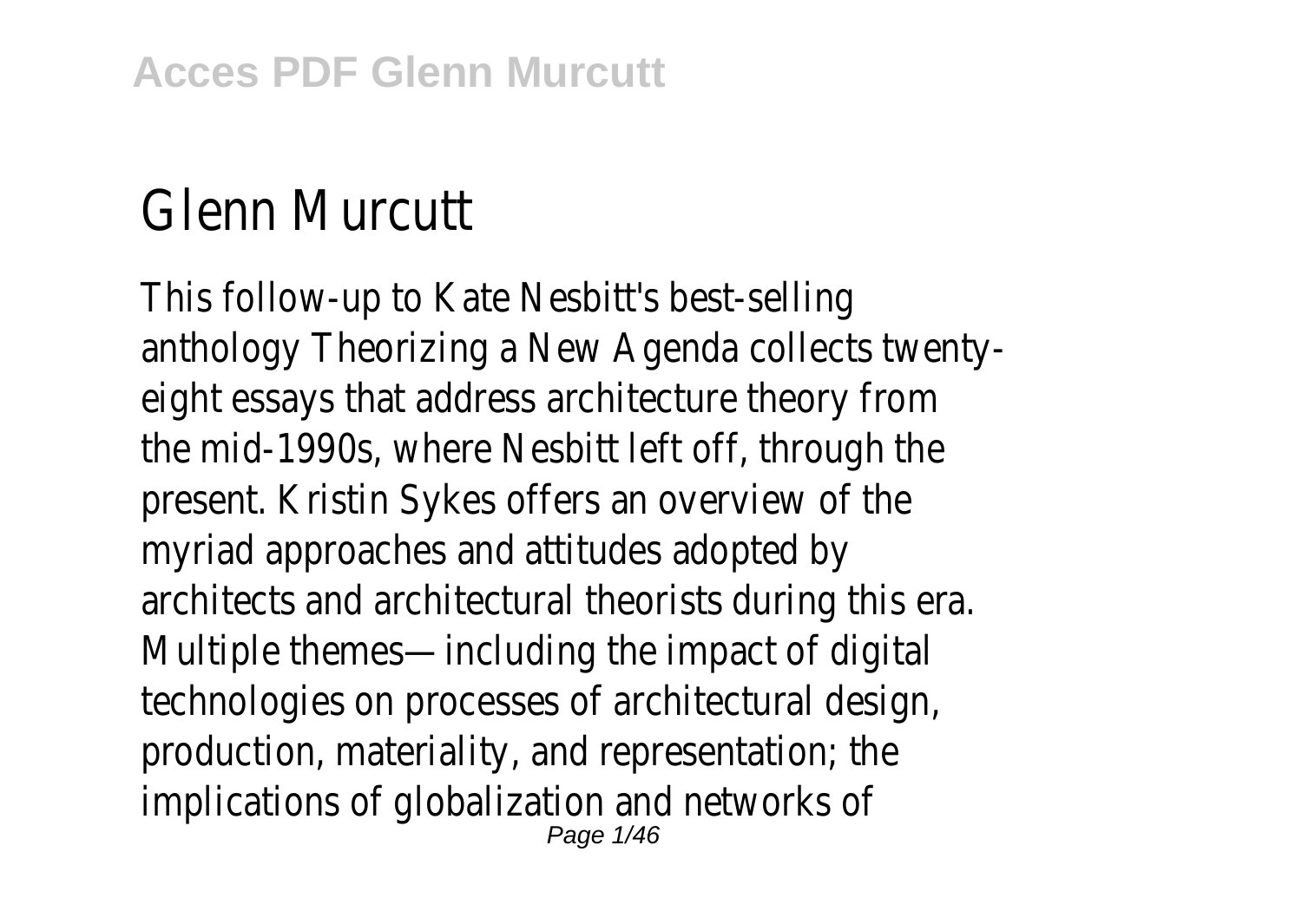$information$ ; the growing emphasis on sustain and green architecture; and the phenomenon of 'starchitect' and iconic architecture—appear again background colored by architectural theory, existed from the 1960s on, in a period of transition not crisis) that centers around the perceived a between theory and practice. Theory's transit state persists today, rendering its immediate his particularly relevant to contemporary thought practice. While other collections of recent theore writings exist none attempt to address the situation as a whole, providing in one place key theore texts of the past decade and a half. This  $P_{\text{age 2/46}}$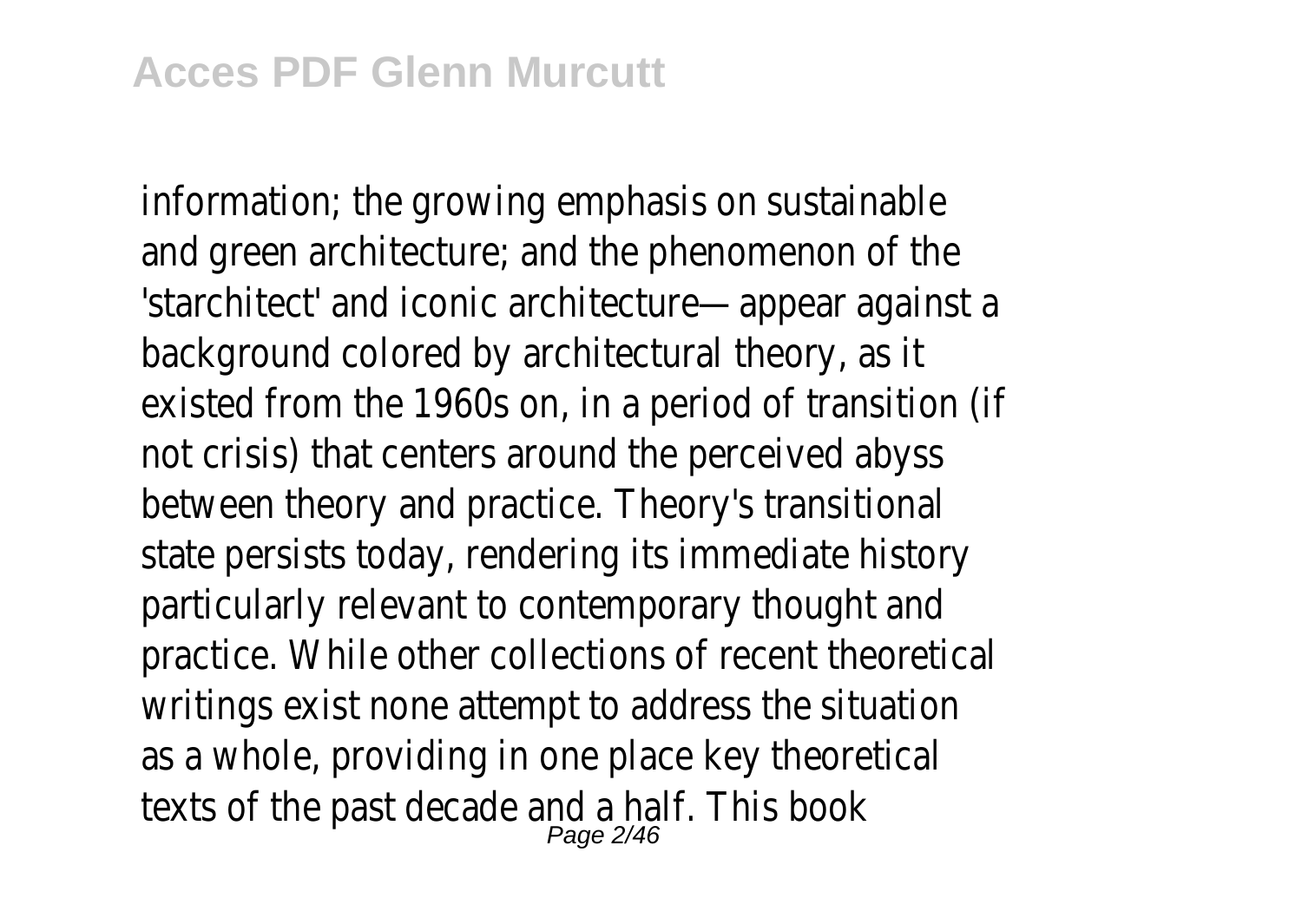provides a foundation for ongoing discuss surrounding contemporary architectural thought practice, with iconic essays by Greg Lynn, Deborald Berke, Sanford Kwinter, Samuel Mockbee, S Allen, Rem Koolhaas, William Mitchell, Antho Vidler, Micahel Hays, Reinhold Martin, Reise Umemoto, Glenn Murcutt, William McDonough, Micahael Braungart, Michael Speaks, and m more.

Provides a history of building with earth in modern era, focusing on projects constructed in last few decades that use rammed earth, mud b compressed earth, cob, and several of<br>Page 3/46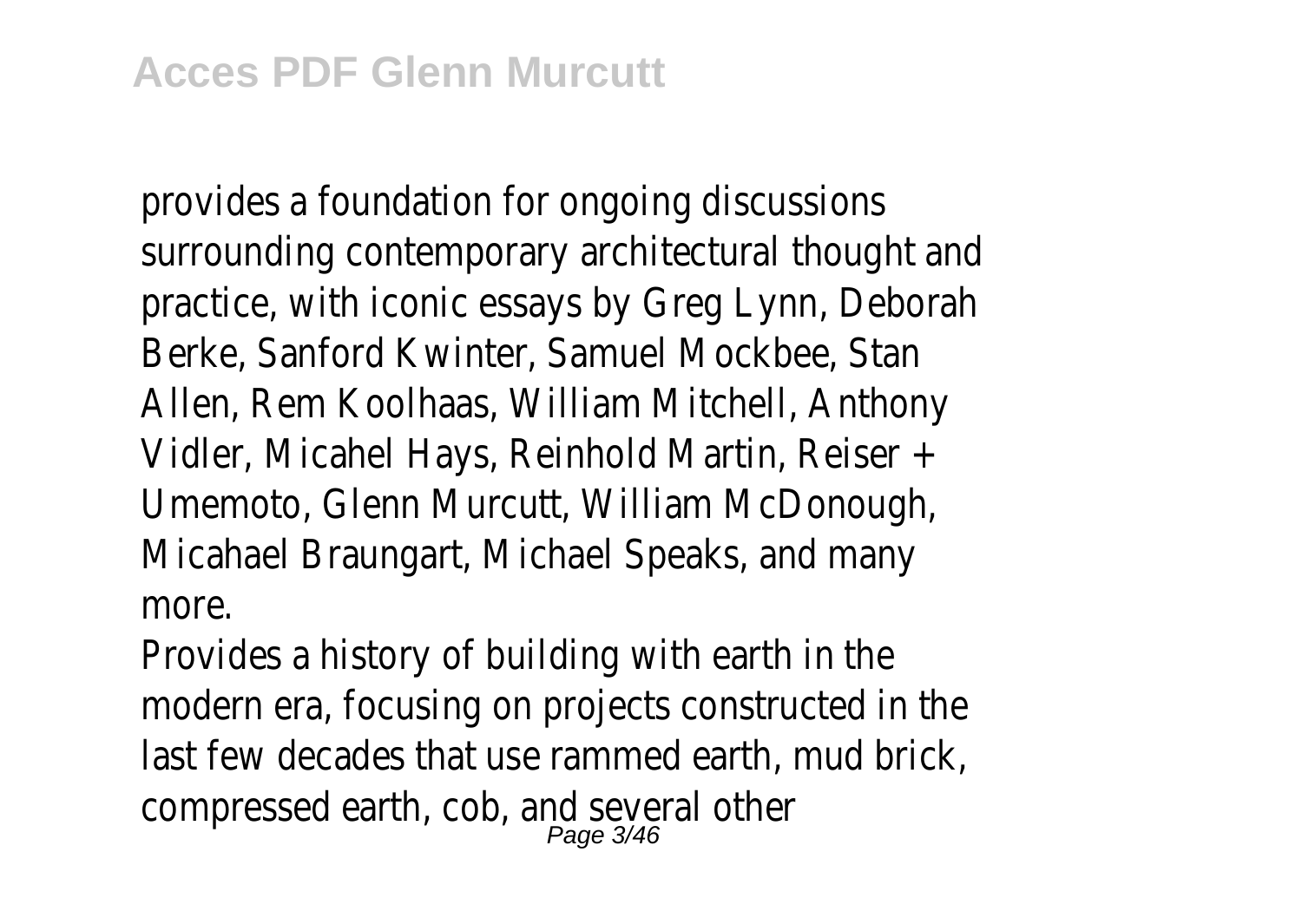techniques made more relevant than eve ecological and economic imperatives. Features over 40 projects.

This book presents the first detailed mathematical analysis of the social, cognitive and experiential properties of Modernist domestic architecture. Modern Movement in architecture, which can prominence during the first half of the twer century, may have been famous for its funct forms and machine-made aesthetic, but it sought to challenge the way people inhabit understand and experience space. Ludwig Mies der Rohe's buildings were not only minimalist<br>Page 4/46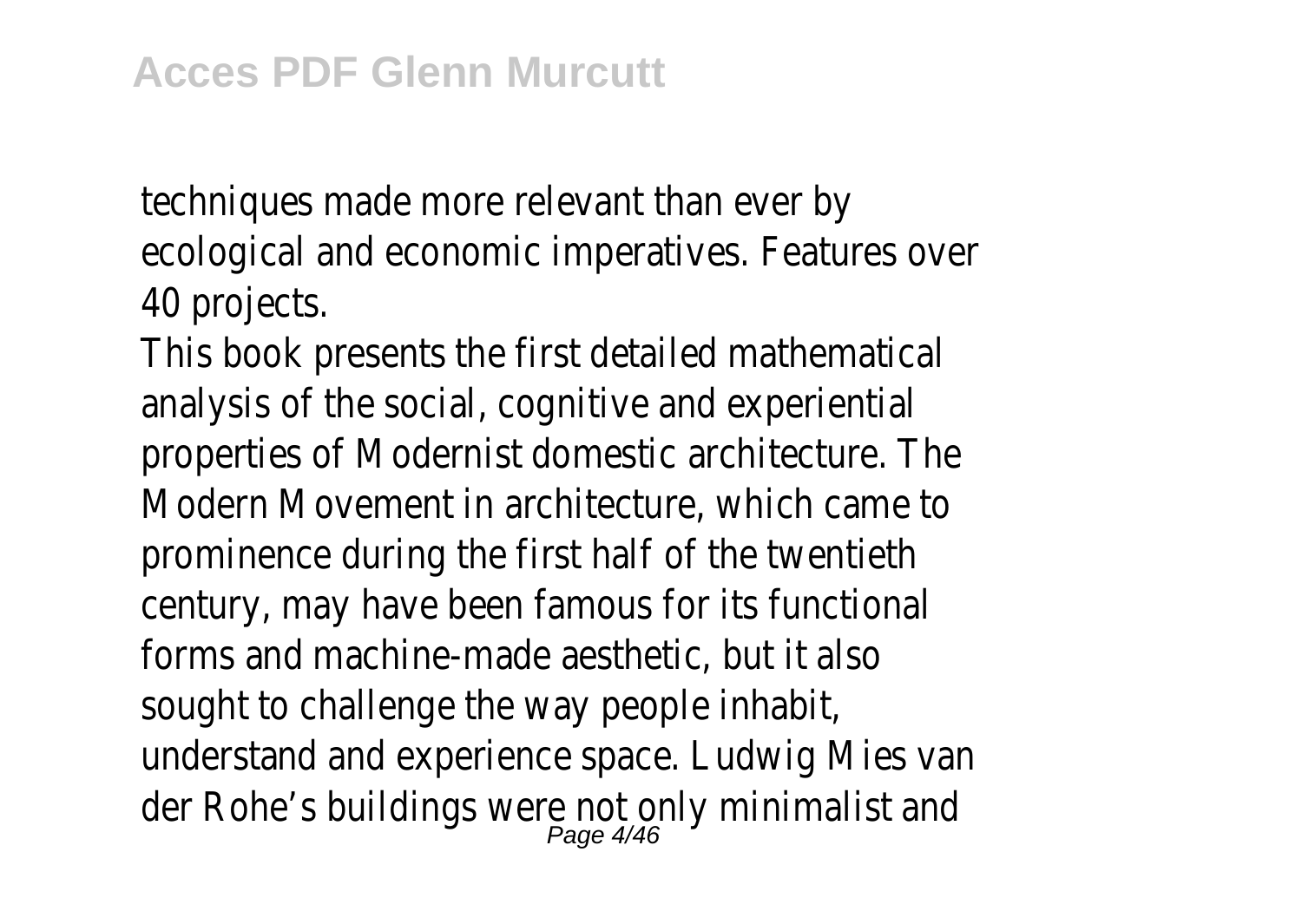transparent, they were designed to sub traditional social hierarchies. Frank Lloyd Wright organic Modernism not only attempted to negotiation more responsive relationship between nature architecture, but also shape the way pe experience space. Richard Neutra's Californian Modernism is traditionally celebrated for its s geometric forms, but his intention was to use designed to support a heightened understanding of context. Glenn Murcutt's pristine pavilions, seemingly epitome of regional Modernism, actually raised important questions about the socio-spatial structure of architecture. Rather than focussing the structure of architecture.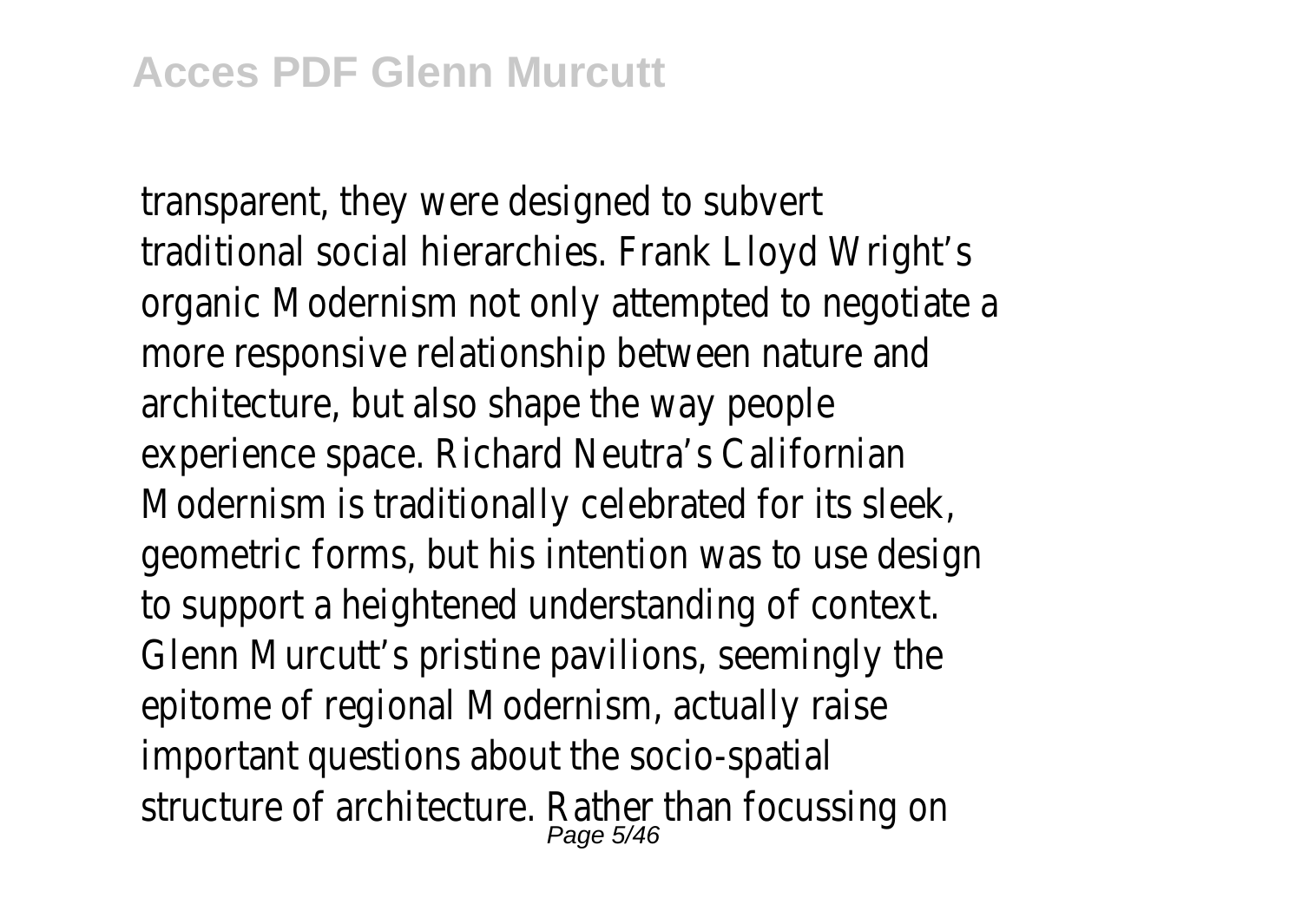form or style in Modernism, this book examines spatial, social and experiential properties of the seven designs by Wright, Mies, Neutra and Mur The computational and mathematical methods  $\overline{u}$ for this purpose are drawn from space syntax, isovist geometry and graph theory. The spe issues that are examined include: the sensory emotional appeal of space and form; shifting social and spatial structures in architectural planning wayfinding and visual understanding; and relationship between form and progr Reyes Ríos + Larraín is an architecture studio founded by Salvador Reyes Ríos and Jose<br>Fage 6/46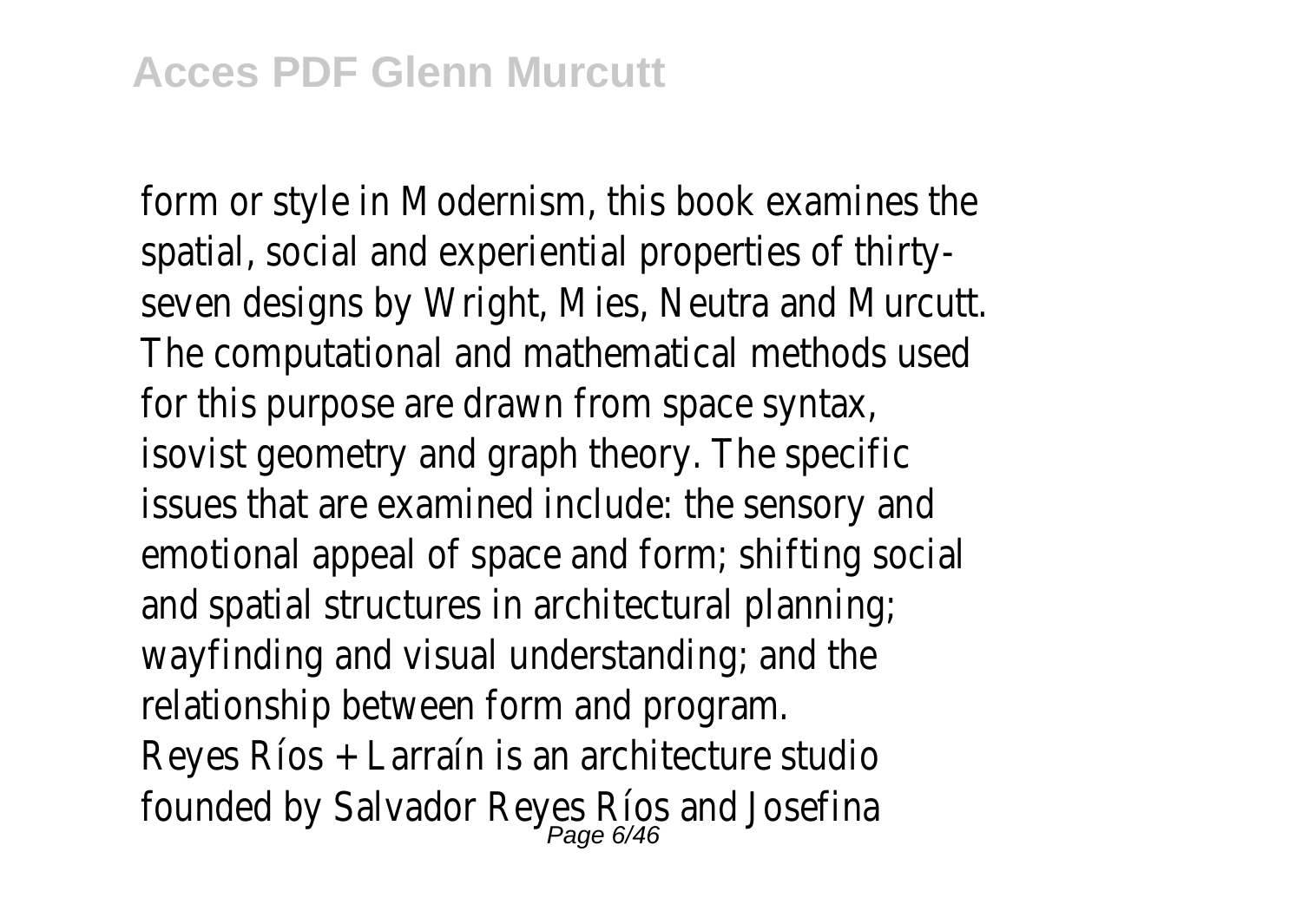Larraín in Mérida, Yucatán. Reyes Ríos + Larraí hest known for their sensitive restoration of mansions and haciendas in the state of Yucatár other parts of Mexico, which have been convert into hotels or private homes. Their work has set standard for colonial remodeling in Mexico. book presents the practice's exploration construction systems, materials and finishes in conversion projects. It also includes buildings from scratch using traditional construction techniques, and examples of the studio's furni design. Exploring the studio's working methods. through essays, sketches, photographs and mo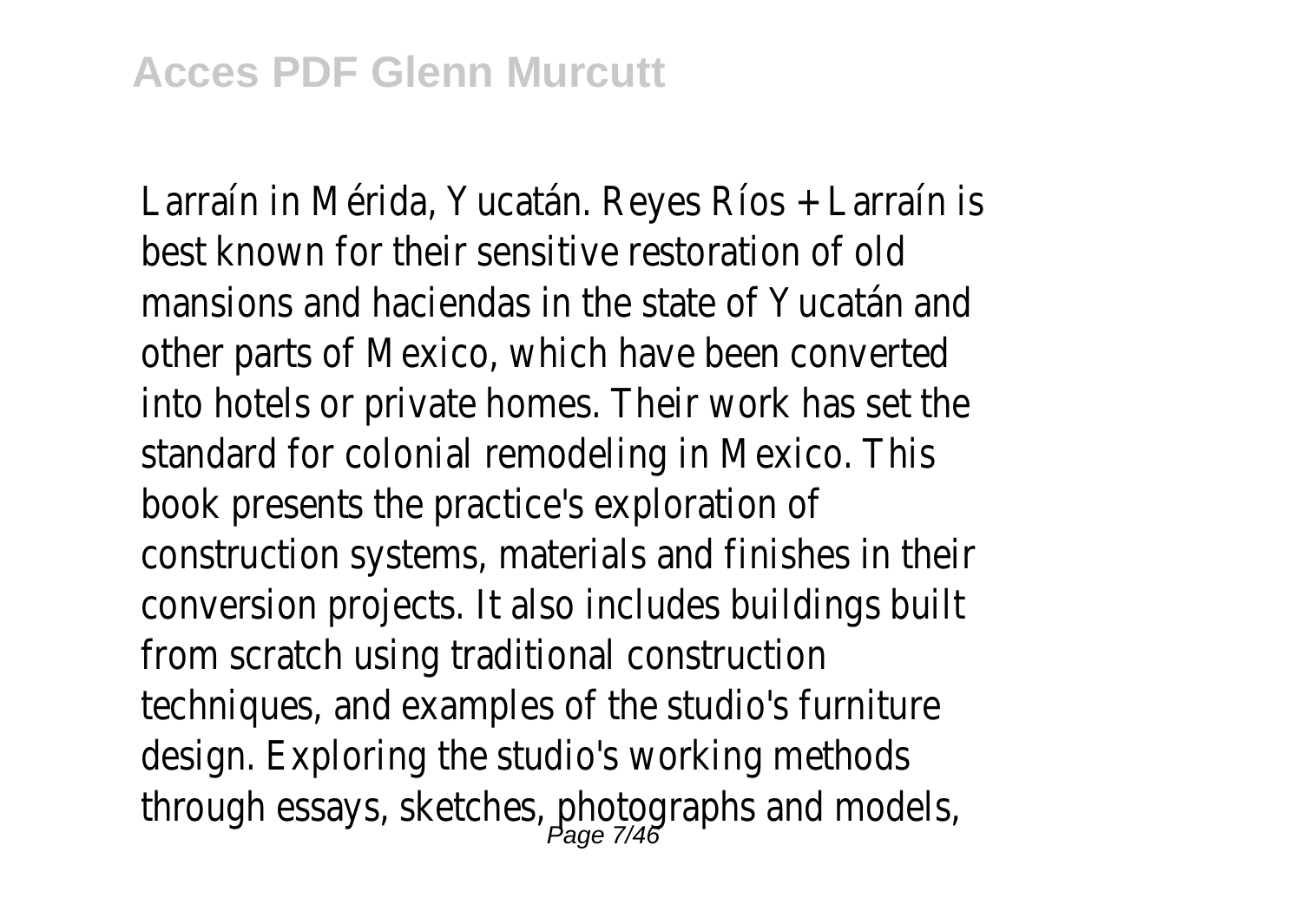this volume presents a thorough overview of work of one of Mexico's leading architecture studios. Glenn Murcutt Architecture in De The RSA Metzstein Architecture Discourse 2 Existential and Embodied Wisdom in Architect Drawing Attention to Murc Philip Hughes - Painting the Ancient Landscape **Australia** The Thinking Han This well-illustrated 'think piece' provides a much needed and topical philosophical introduction to the place of environmental design in architecture. The Page 8/46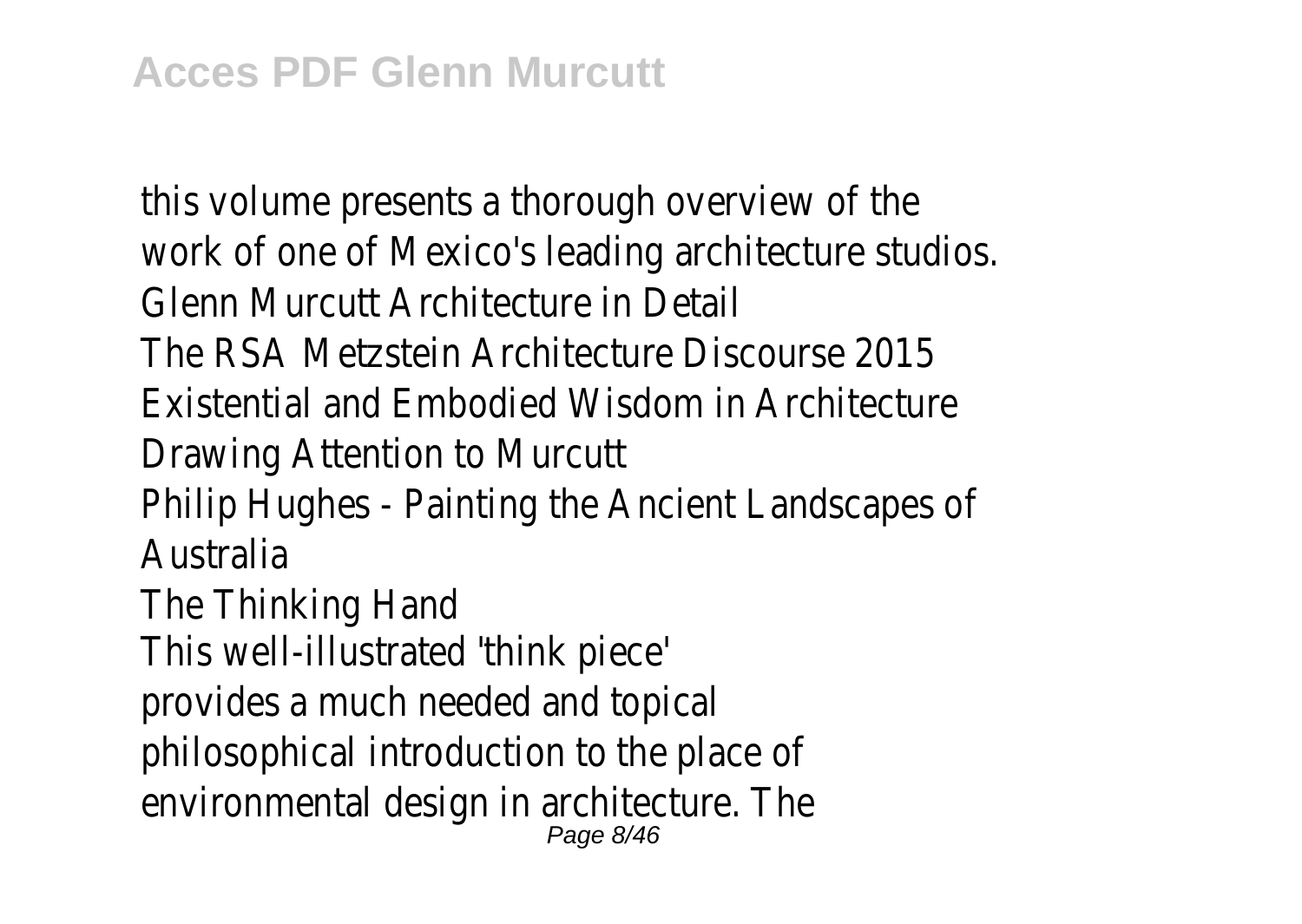Environments of Architecture sets out a range of considerations necessary to produce appropriate internal environments in the context of a wider discussion on the effect of building decisions on the broader environment. The authors, from architecture and engineering, academia and practice, provide a rounded and wellbalanced introduction to this important topic. Starting from a belief that the built environment can contribute more positively to the planet and the pleasure of places as well as answering the Page 9/46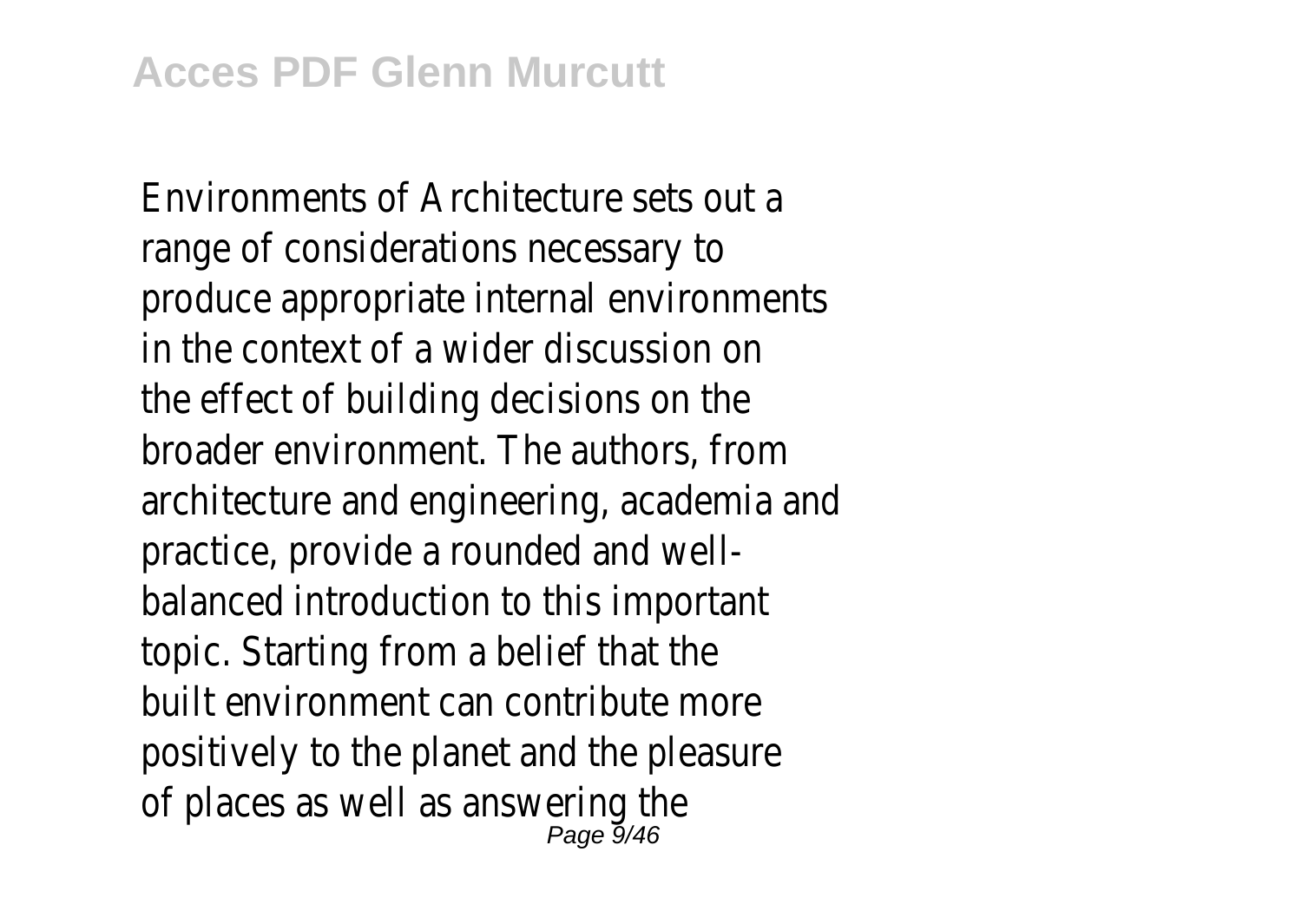practical demands of comfort, they cover site planning, form, materials, construction and operation as well as looking at design on a city level. Presenting a thoughtful and stimulating approach to the built environment, this book forms an excellent guide for practitioners, students and academics concerned with our built environment. A profoundly humane architecture that celebrates a sense of place, context, ecological sensitivity, and an innovative use of materials. Widely acclaimed for Page 10/46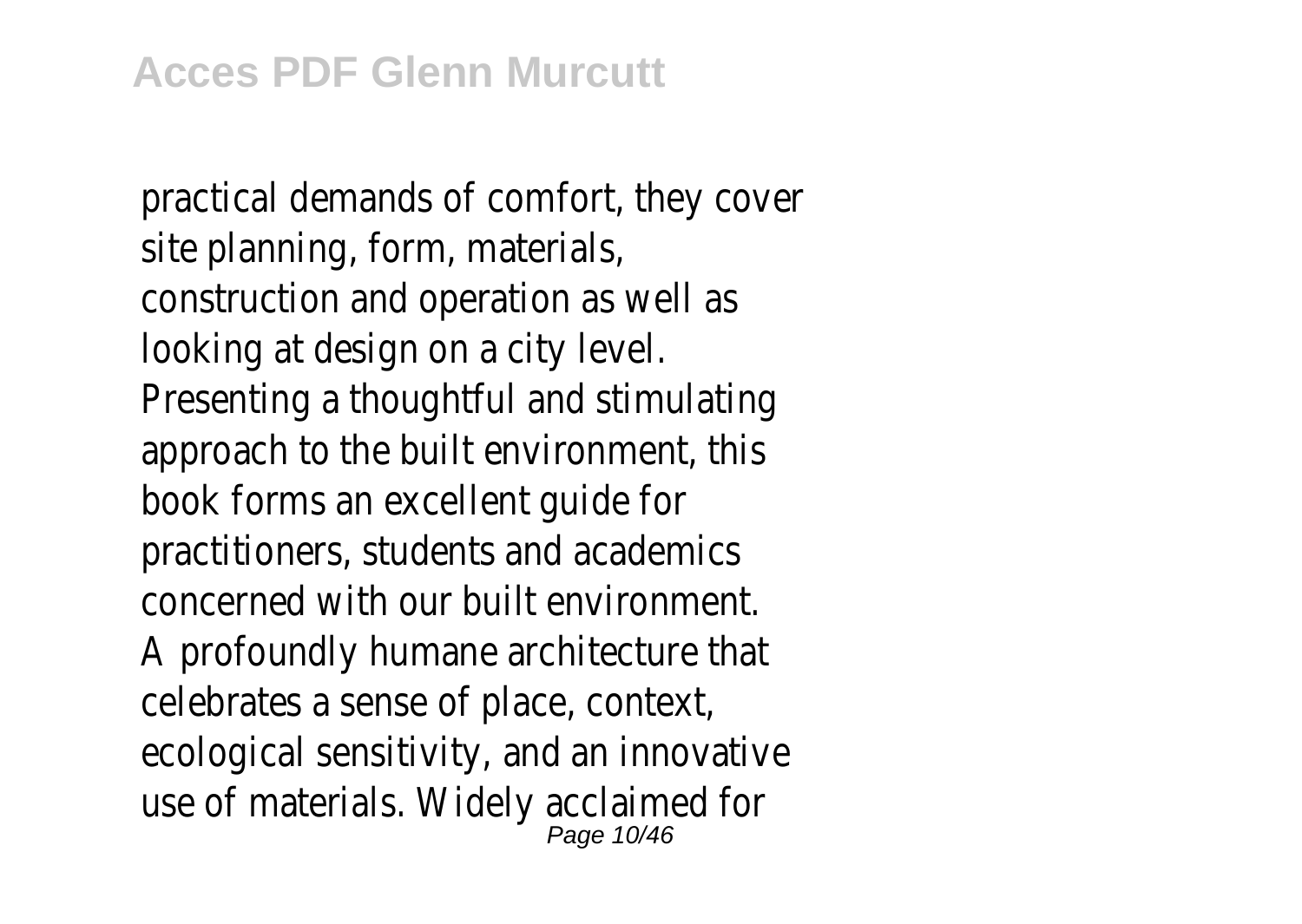designs that feature environmental sensitivity and meticulous attention to detail linking people, buildings, and nature, Bohlin Cywinski Jackson's virtuoso residential and public projects showcased in this sequel to Arcadian Architecture are presented in detail, with sumptuous new color photography, conceptual sketches, presentation drawings, and construction documents. Included in this volume are the Apple stores, evoking the brand's high-tech cool through sustainable design and ecologically sound materials. Page 11/46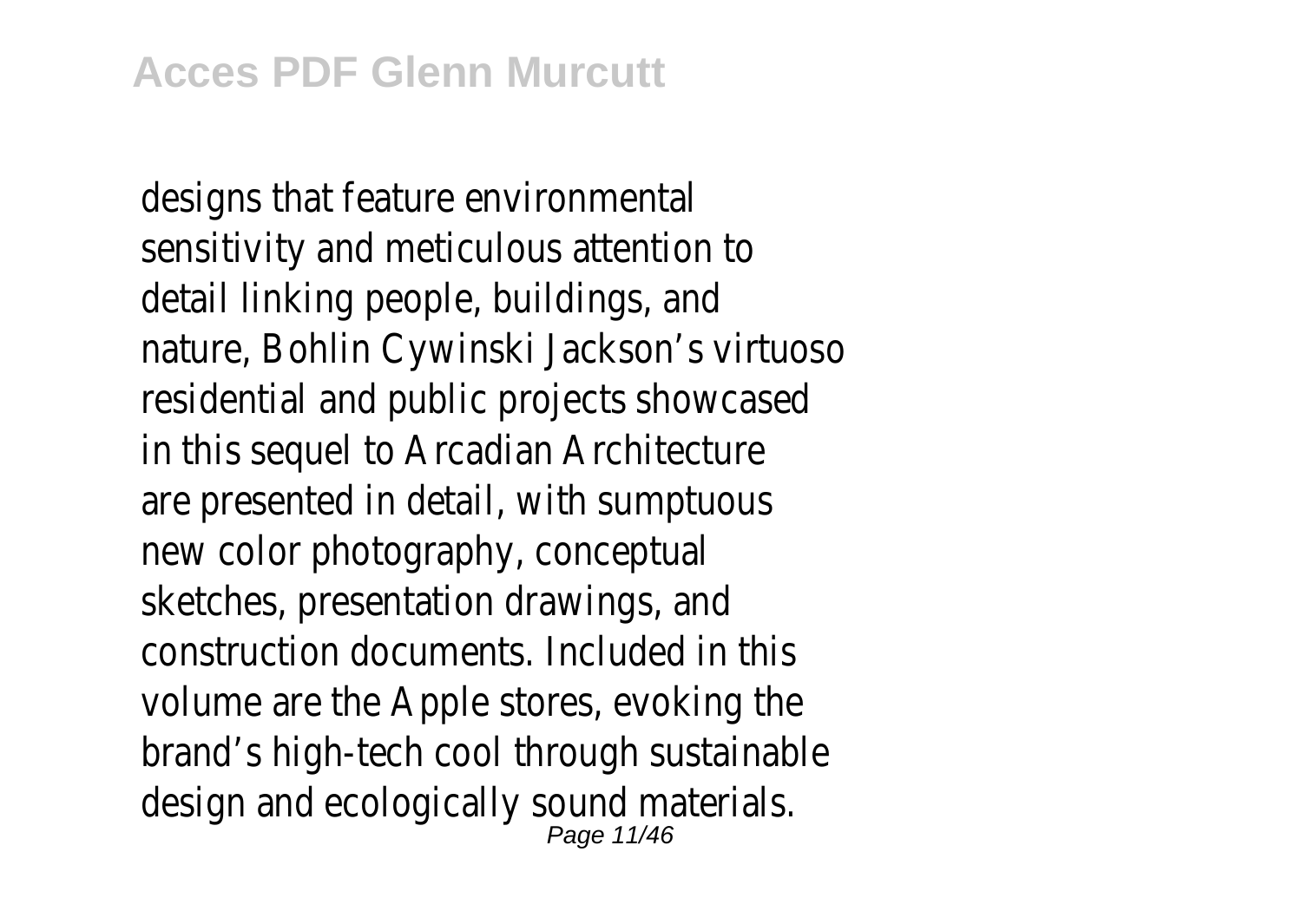Australian architect Glenn Murcutt has attracted unprecedented international attention in recent years. He was the winner of the Pritzker Prize in 2002, and is one of only seven architects ever to have been awarded the Alvar Aalto Medal. This major monograph, the most complete and up-to-date volume available on the architect, spans Murcutt's entire career, from the early modernist houses to his most recent commissions in the 21st century.

This is the story of two architects who Page 12/46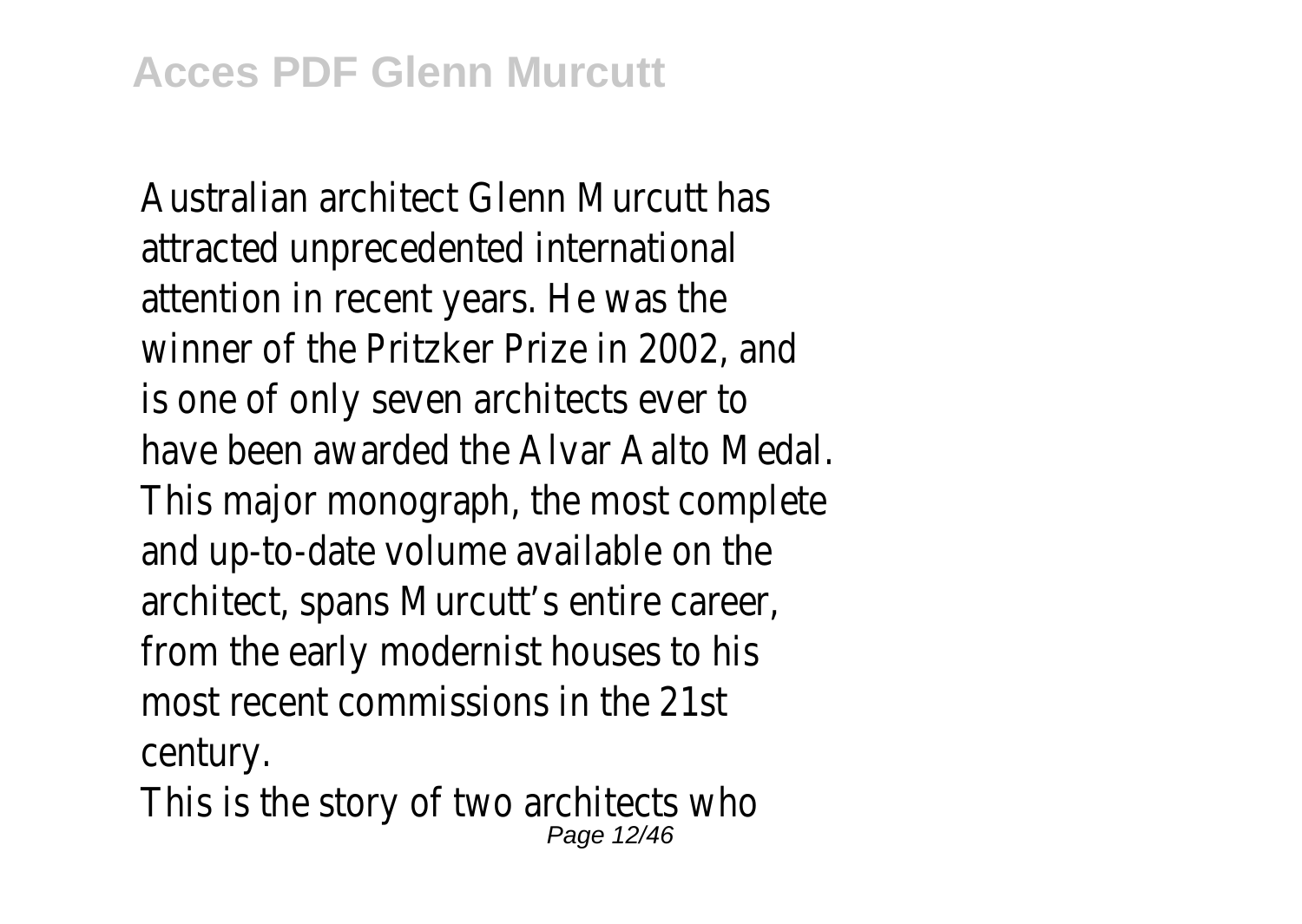""went troppo"", but in doing so, found another state.

Dwell

On Modelling the Work of the Architect Glenn Murcutt

A World History of Architecture

The Mathematics of the Modernist Villa

Plain Modern

Lightness in Contemporary Houses

*First published in France, an English translation of this study of a well-known Australian architect was published in the UK in 1995. Discusses his career from his early modernist houses to larger commissions. Examines his early training*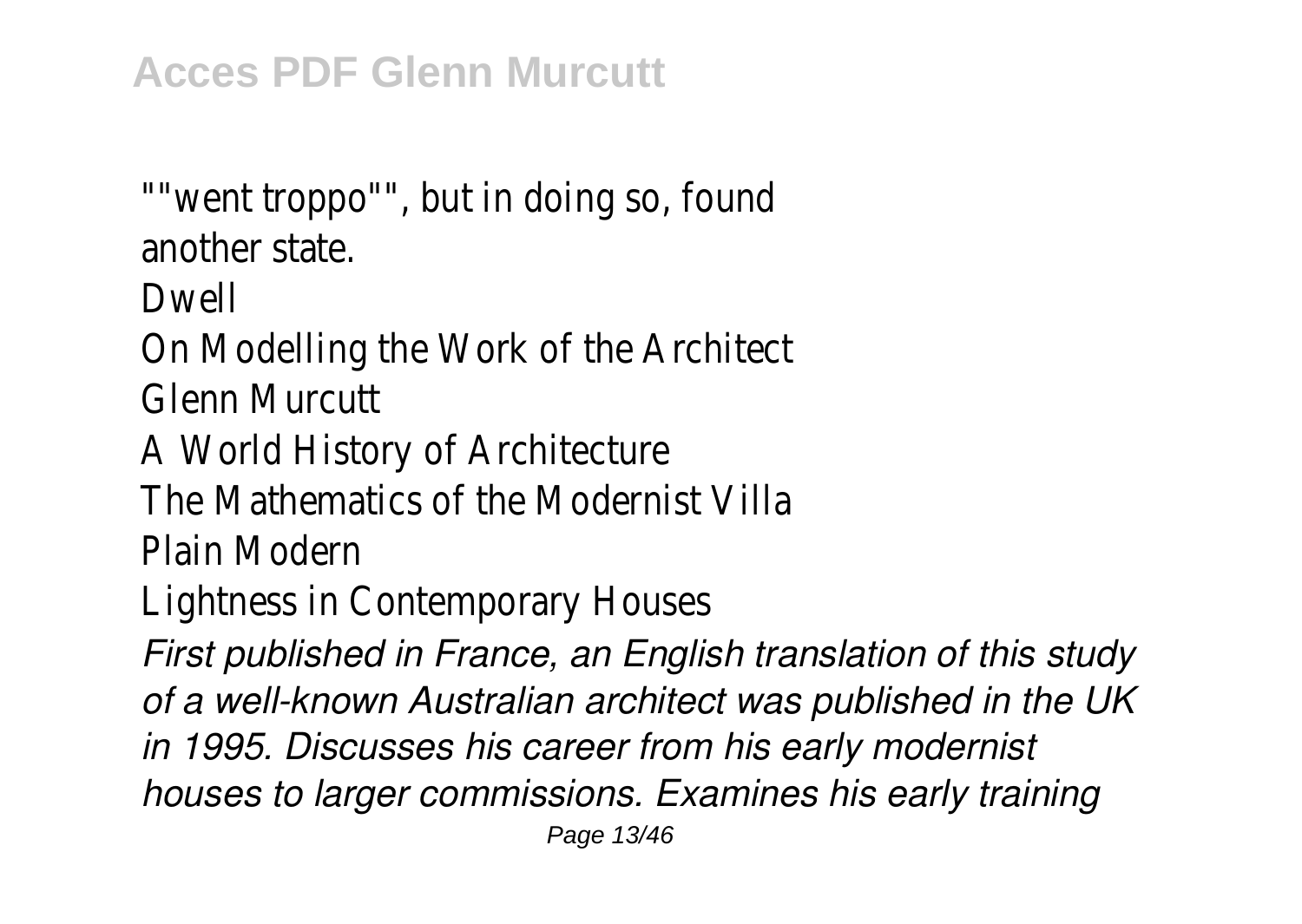*and architectural influences, and attempts to identify recurring themes in his work. Gives an analysis of a selection of his buildings, and provides 300 illustrations including 50 colour photographs. Includes biographical notes, a list of buildings and projects and a bibliography. The author is a practising architect and editor of 'L'architecture d'Aujourd'hui'. One of the most influential design philosophies of the past 25 years has been Glenn Murcutts dictum that buildings should touch the earth lightly. While architects have always sought to liberate architecture from its solid foundations through the use of new materials and spatial reconfigurations, climate change, new materials and restricted land use have given new impetus to finding lightweight solutions for our homes. Superlight houses combine two strands of thinking: that* Page 14/46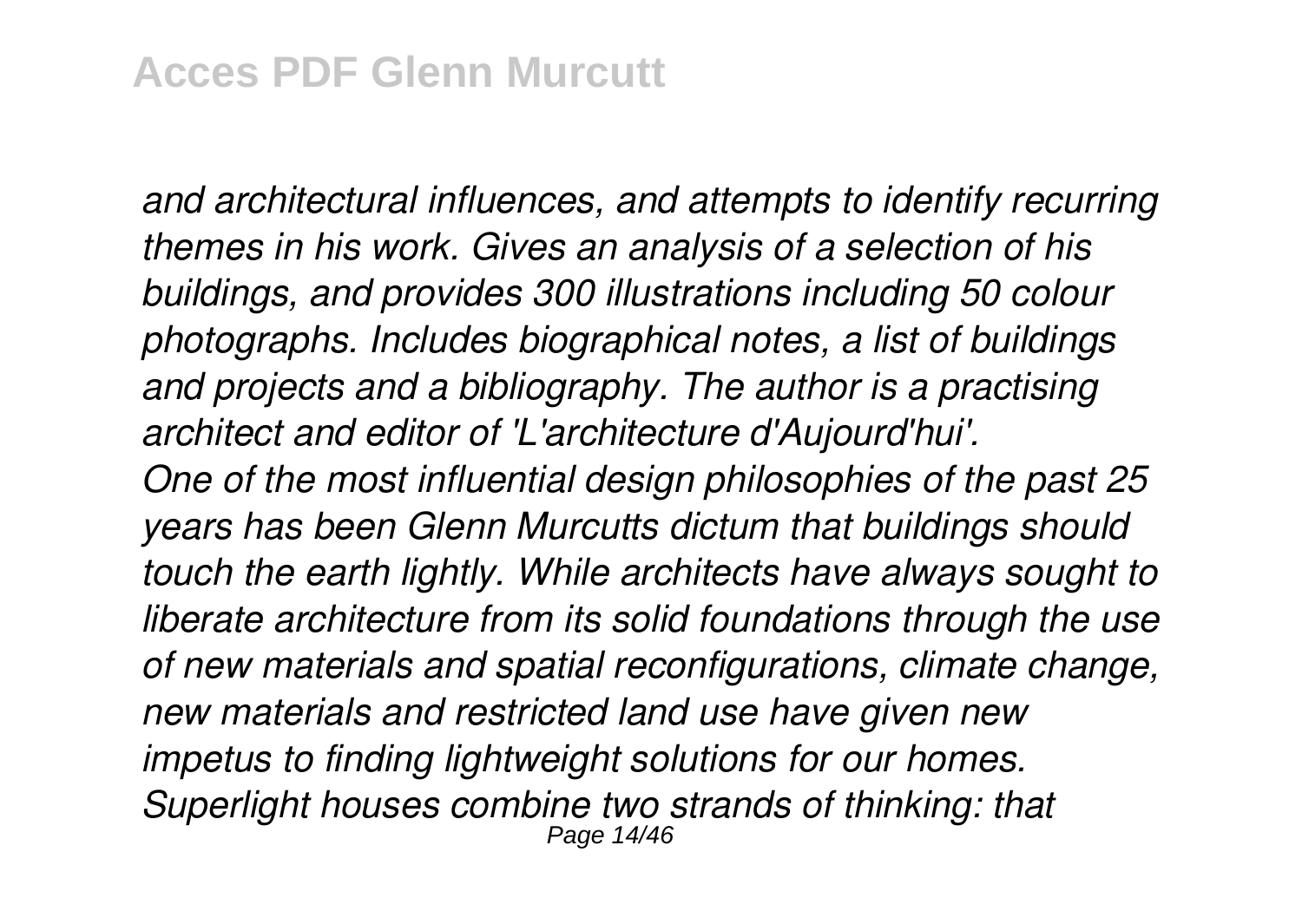*lightweight buildings have less impact on their environments, and that this lightness (visually, materially, ecologically) can lead to more open living and greater communion with their surroundings. Each of the 41 houses presented here is shown through photographs, plans and lucid explanations. Residences that appear to float, ingenious constructions using local materials, innovative structures, inflatable spaces, high-tech hyper- intelligent houses superlight takes many forms, in many places from the urban jungle of Tokyo to rural China and mountainous Chile.*

*From the 1950s to the 1970s, the work of Lloyd Wright, Gropius and Mies Van Der Rohe strongly influenced a generation of young Australian architects, who adopted modernist principles in their work. In Iconic Australian* Page 15/46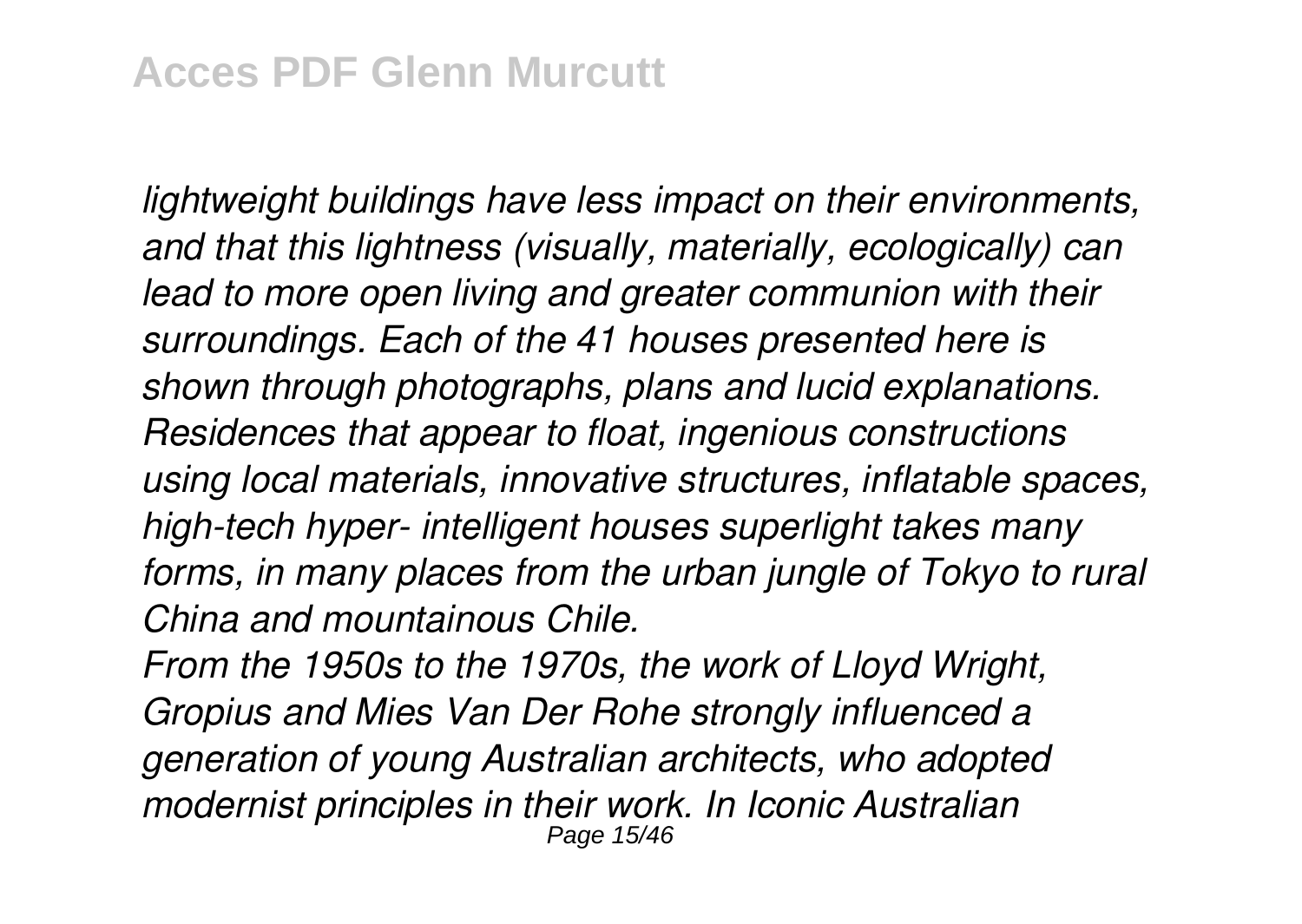*Houses: Three Decades of Domestic Architecture, Karen McCartney presents 15 significant examples of homes from this period, each designed by a different architect, that combine outstanding architectural principles and authentic interior decor. A detailed introduction places the period in social, historical and architectural context, before each of the selected homes is individually reviewed in an informed and engaging style. In each example the relationship between the architect and owner is discussed, as is the linking of the building to its site, materials and architectural detailing. The author has interviewed many architects and owners for their personal insights. Each study includes a feature on the interior decoration and a discussion of designers and manufacturers of iconic furniture, fittings and fabrics. Iconic* Page 16/46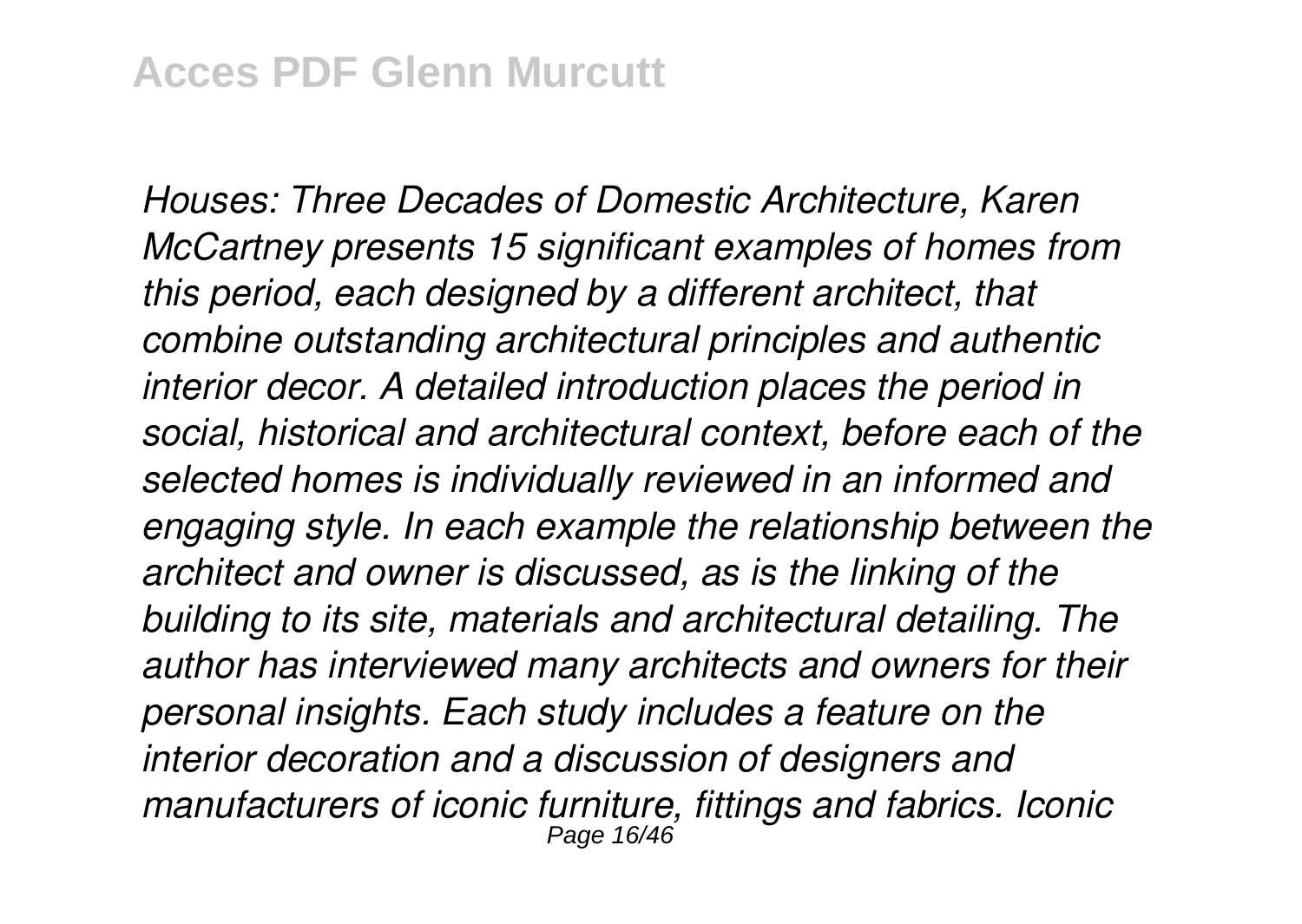*Australian Houses features stunning photography, both panoramic and detailed, throughout. The homes from these three decades form a significant part of Australian architectural history and this book is a timely reminder of the need to preserve them as cultural artefacts.*

*From Karinjini in the west to Fraser Island in the east, via the northern Kimberley and far southwest of Tasmania, Philip Hughes: Painting the Ancient Land of Australia follows artist Philip Hughes, palette in hand, across the length and breadth of the country.00Hughes?s work is defined by his breathtaking portrayals of natural landscapes and human interventions, informed and inspired by maps and aerial photographs. With a bold graphic style complemented by expressive blocks of colour, Hughes?s practice seems* Page 17/46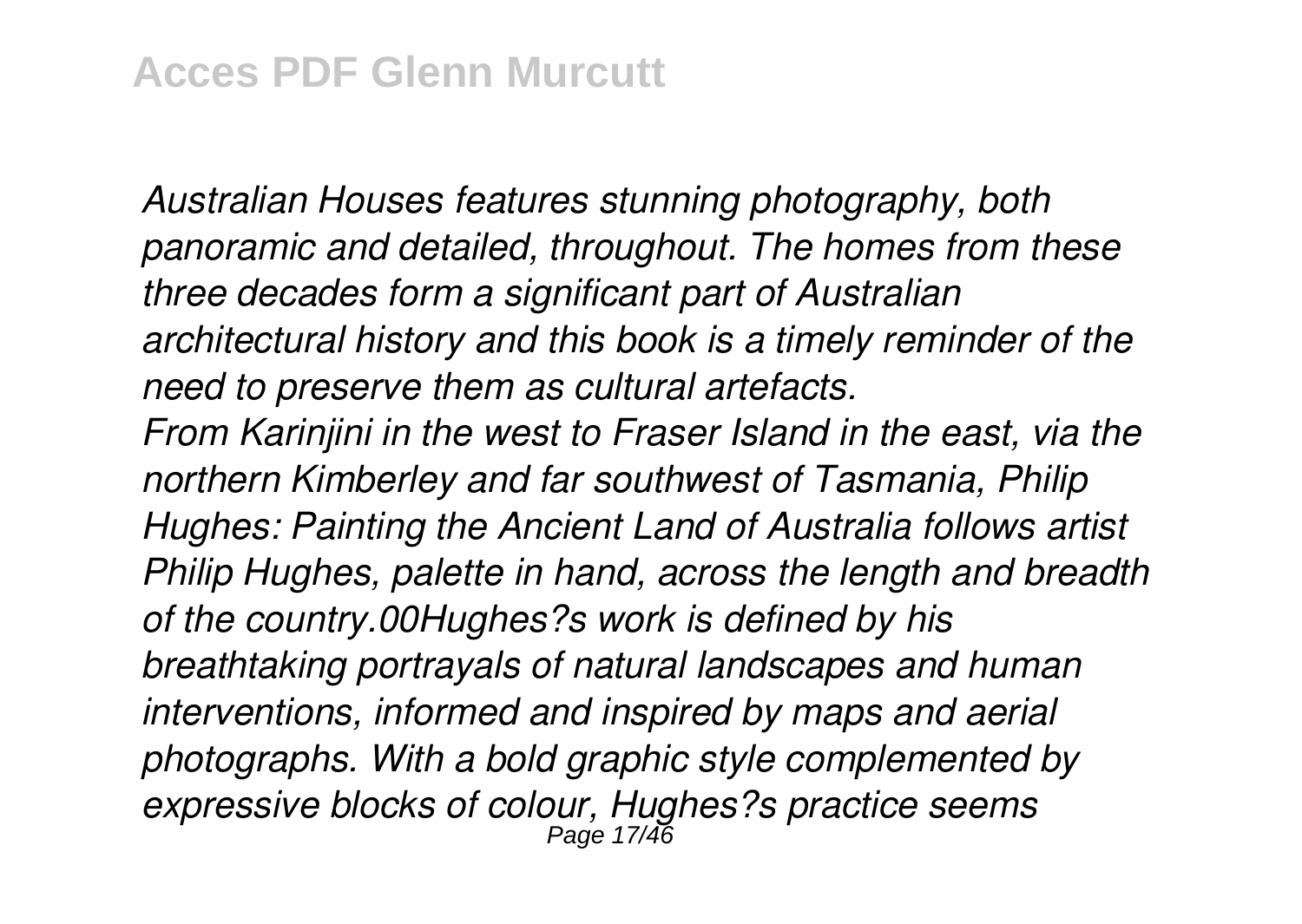*particularly suited to the Australian landscape, as notable for its ecological nuances as it is for its stark extremes.00Featuring work created over a span of three decades, a mixture of elegant sketches alongside larger painted artworks, Painting the Ancient Land of Australiapresents a deeply personal exploration of a continent.*

*Glenn Murcutt - architecture for place : [Ausstellung im Architekturzentrum, 10. November 2011 - 13. Februar 2012] Finding a Place for Australian Architect Glenn Murcutt Within the Discourse of International Architecture Environmental Design in Context Troppo Architects Glenn Murcutt*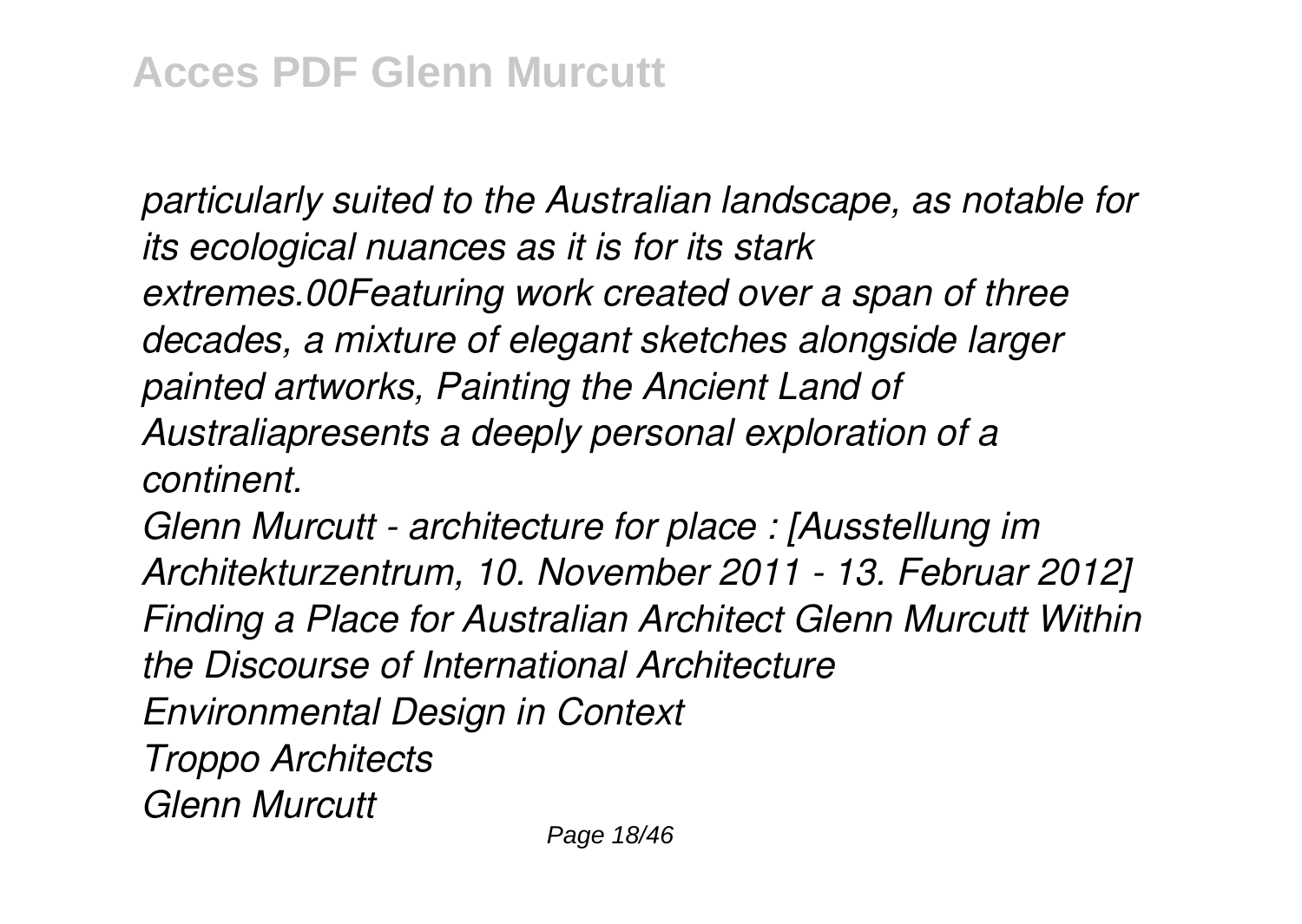*Iconic Australian Houses 50/60/70 Glenn Murcutt is one of the world s most celebrated living architects, and is widely hailed as Australia s architect laureate. He was awarded the Pritzker Prize in May 2002, and is one of only seven recipients of the prestigious Alvar Aalto Medal. This a An "anatomical" study of building systems integration with guidelines for practical applications Through a systems approach to buildings, Integrated Buildings: The Systems Basis of Architecture details the practice of integration to bridge the gap* Page 19/46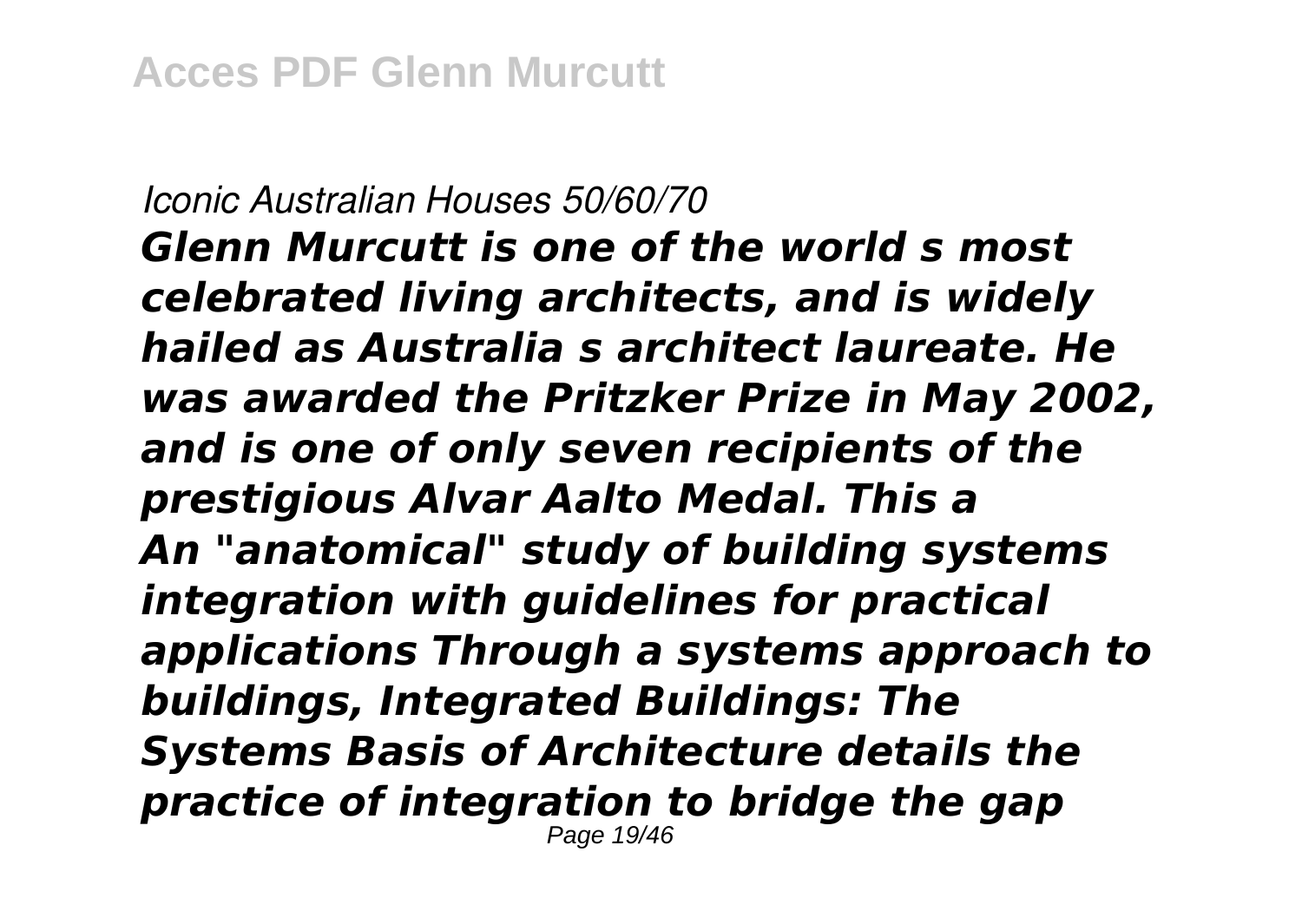*between the design intentions and technical demands of building projects. Analytic methods are introduced that illustrate the value, benefit, and application of systems integration, as well as guidelines for selecting technical systems in the conceptual, schematic, and design development stages of projects. Landmark structures such as Eero Saarinen's John Deere Headquarters, Renzo Piano's Kansai International Airport, Glenn Murcutt's Magney House, and Richard Rogers's Lloyd's of London headquarters are presented as* Page 20/46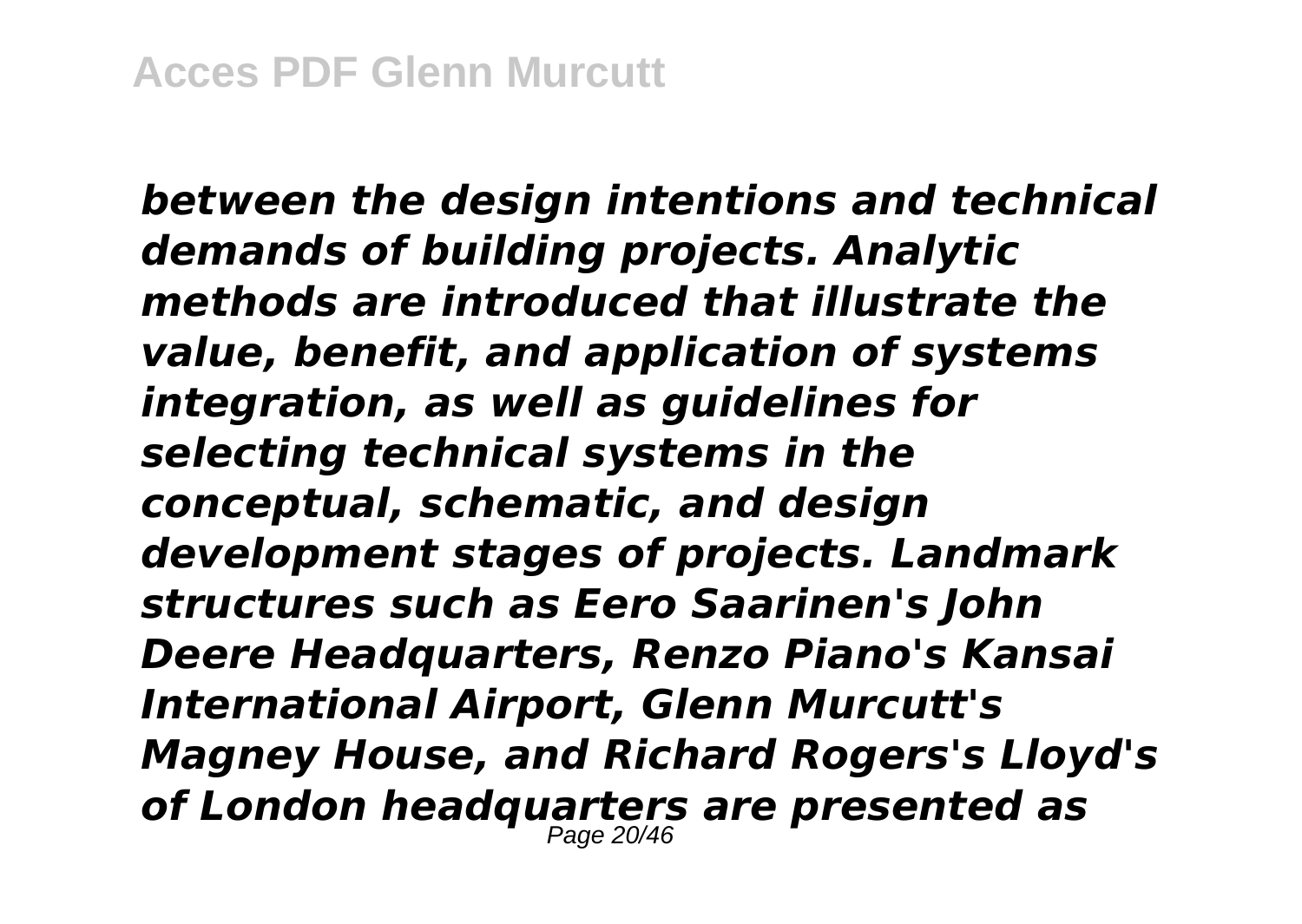*part of an extensive collection of case studies organized into seven categories: Laboratories Offices Pavilions Green Architecture High Tech Architecture Airport Terminals Residential Architecture Advanced material is provided on methods of integration, including an overview of integration topics, the systems basis of architecture, and the integration potential of various building systems. An expanded case study of Ibsen Nelsen's design for the Pacific Museum of Flight is used to demonstrate case study methods for tracing* Page 21/46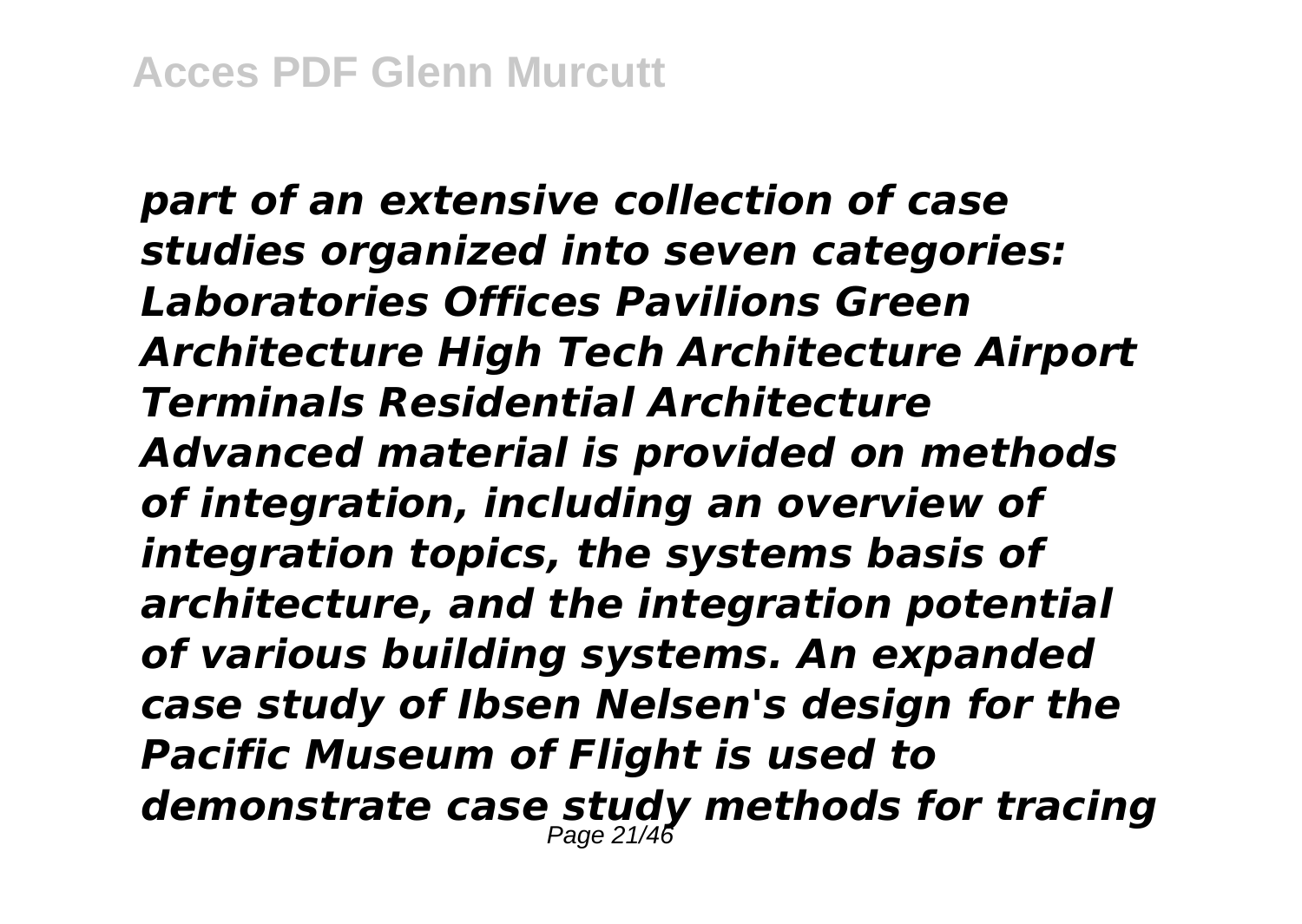*integration through any work of architecture. Visually enhanced with more than 300 illustrations, diagrams, and photographs, Integrated Buildings: The Systems Basis of Architecture is a valuable reference guide for architecture and civil engineering students, as well as architects, engineers, and other professionals in the construction industry.*

*A record of Murcutt's work through eight key projects which represent crucial points in his development as an architect. These folders of drawings, photographs and* Page 22/46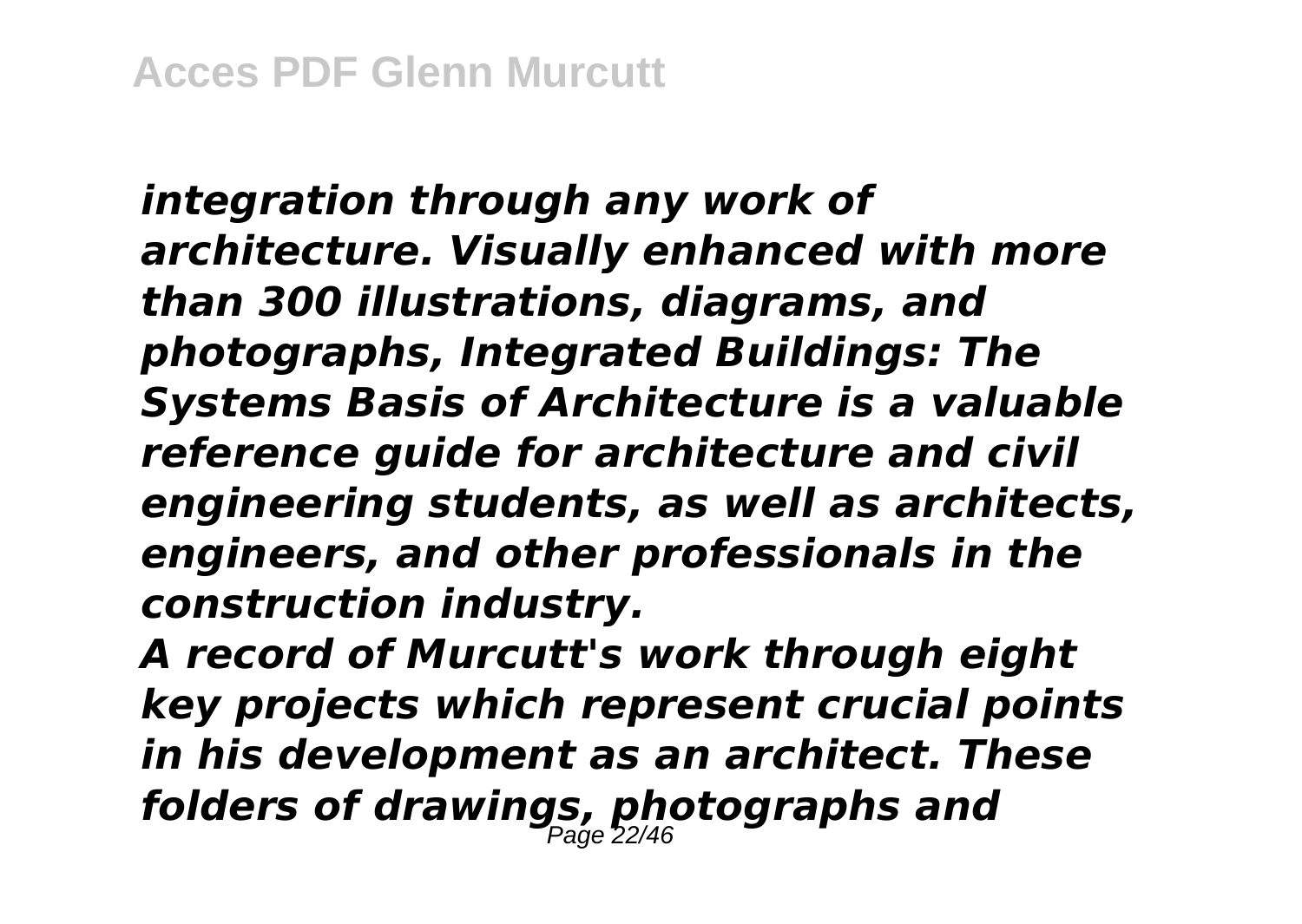*essays are supplemented by a book containing articles by Murcutt and nonarchitect writers. Based on the acclaimed Australian architect's series of master studios for graduate architecture students at the University of Washington, this book combines examples of the students' studio work, Murcutt's public lectures, and essays setting the studios into the context of an inquiry about the local practice of a global architecture.*

*Feathers of Metal*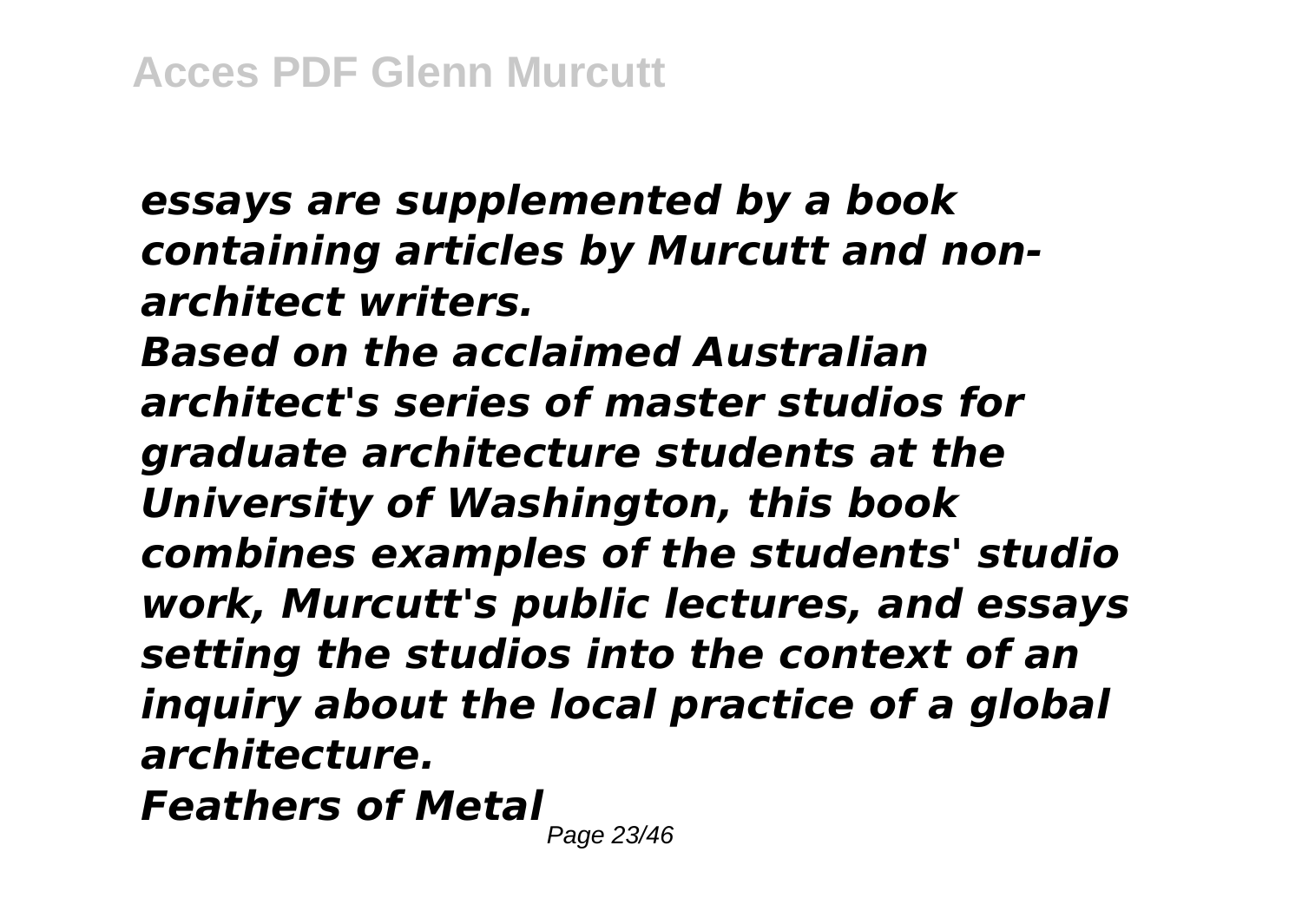## *The Systems Basis of Architecture Corrugated Iron Glenn Murcutt: Spirit of Place Design Focus Buildings + Projects 1962-2003*

Glenn MurcuttA Singular Architectural PracticeImages Publishing

At Dwell, we're staging a minor revolution. We think that it's possible to live in a house or apartment by a bold modern architect, to own furniture and products that are exceptionally well designed, and still be a regular human being. We think that good design is an integral part of real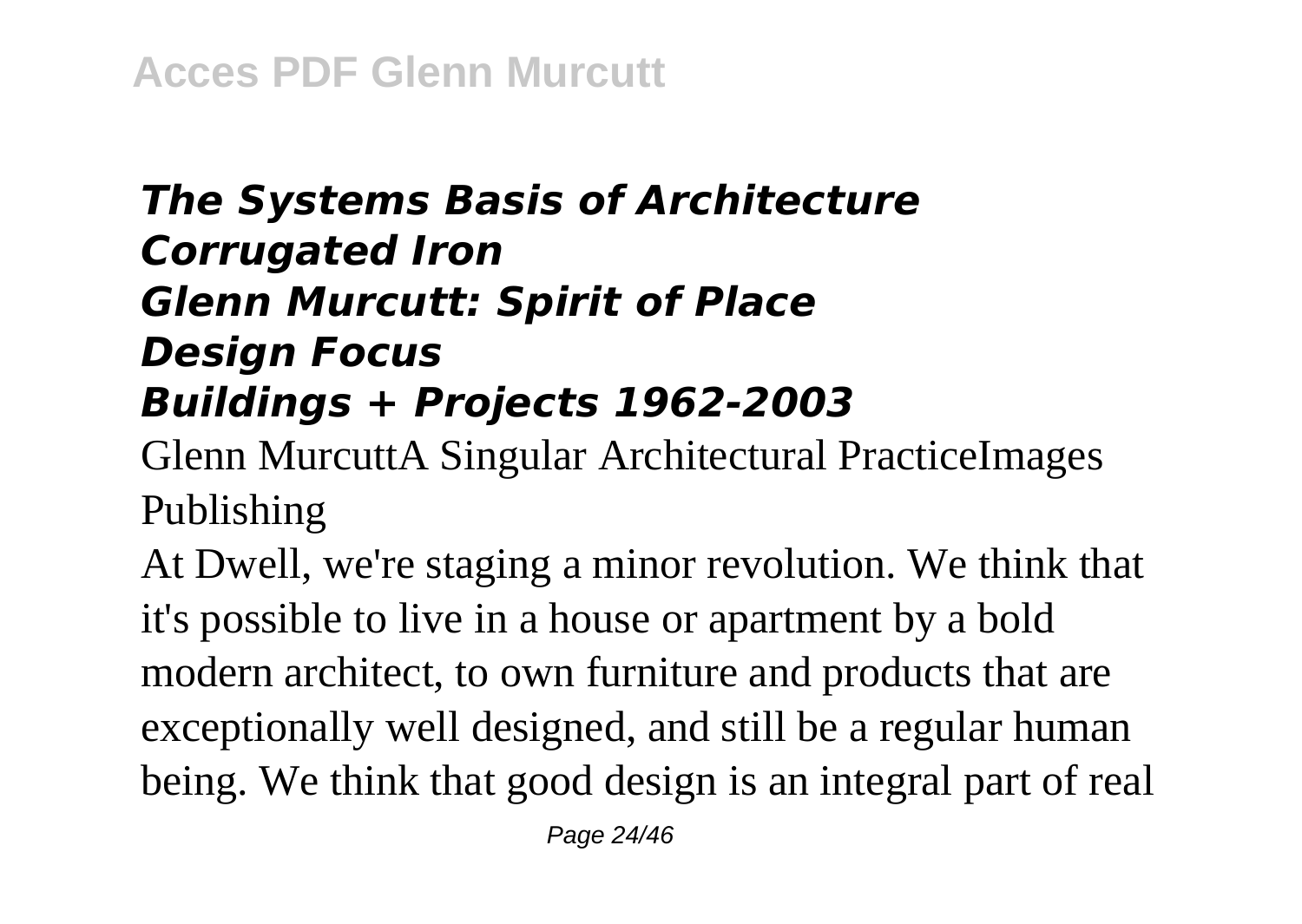life. And that real life has been conspicuous by its absence in most design and architecture magazines. Glenn Murcutt Is Australia'S best-known & internationally respected architect. His design method & philosophy are explored in depth through concept sketches, working drawings & the plans he makes to show his architectural ideas to his clients. Sustainable design requires that design practitioners respond to a particular set of social, cultural and environmental conditions. 'Vernacular Architecture and Regional Design' defines a set of strategies for understanding the complexities of a regional setting. Page 25/46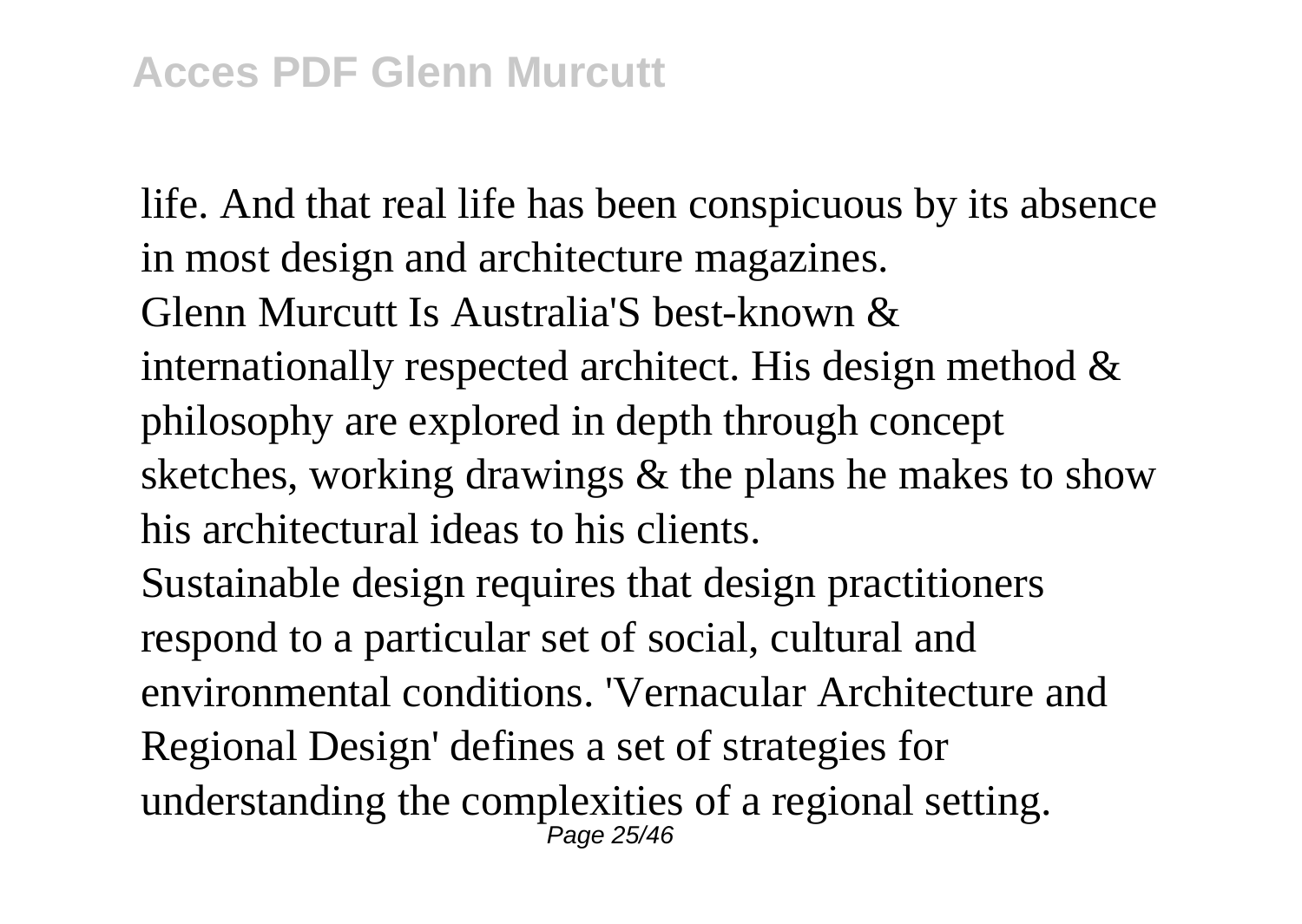Through a series of international case studies, it examines how architects and designers have applied a variety of tactics to achieve culturally and environmentally appropriate design solutions. • Shows that architecture and design are inextricably linked to social and environmental processes, and are not just technical or aesthetic exercises. • Articulates a variety of methods to realise goals of socially responsible and environmentally responsive design. • Calls for a principled approach to design in an effort to preserve fragile environments and forge sustainable best practice. 'Vernacular Architecture and Regional Design' will appeal to educators and Page 26/46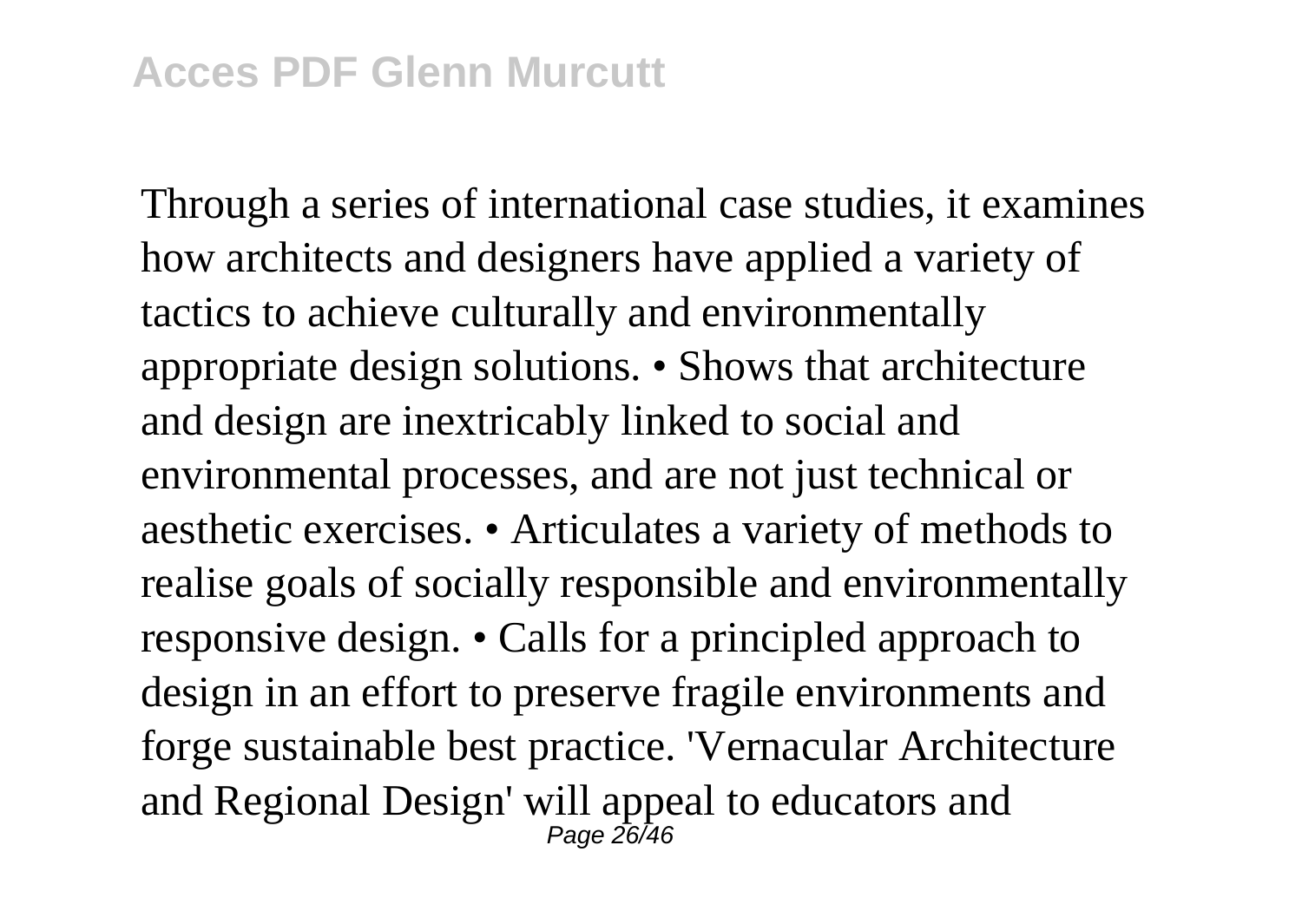professional practitioners in the fields of architecture, heritage conservation and urban design. Dr. Kingston Wm. Heath is Professor and Director of the Historic Preservation Program at the University of Oregon. Previously he was Professor of Architecture at the University of North Carolina, Charlotte where he taught seminars on vernacular architecture and regional design theory. He holds graduate degrees from the University of Chicago and Brown University. In addition to numerous articles in scholarly journals, he is the author of Patina of Place, and winner of the Abbott Lowell Cummings Award from The Vernacular Architecture Forum for excellence Page 27/46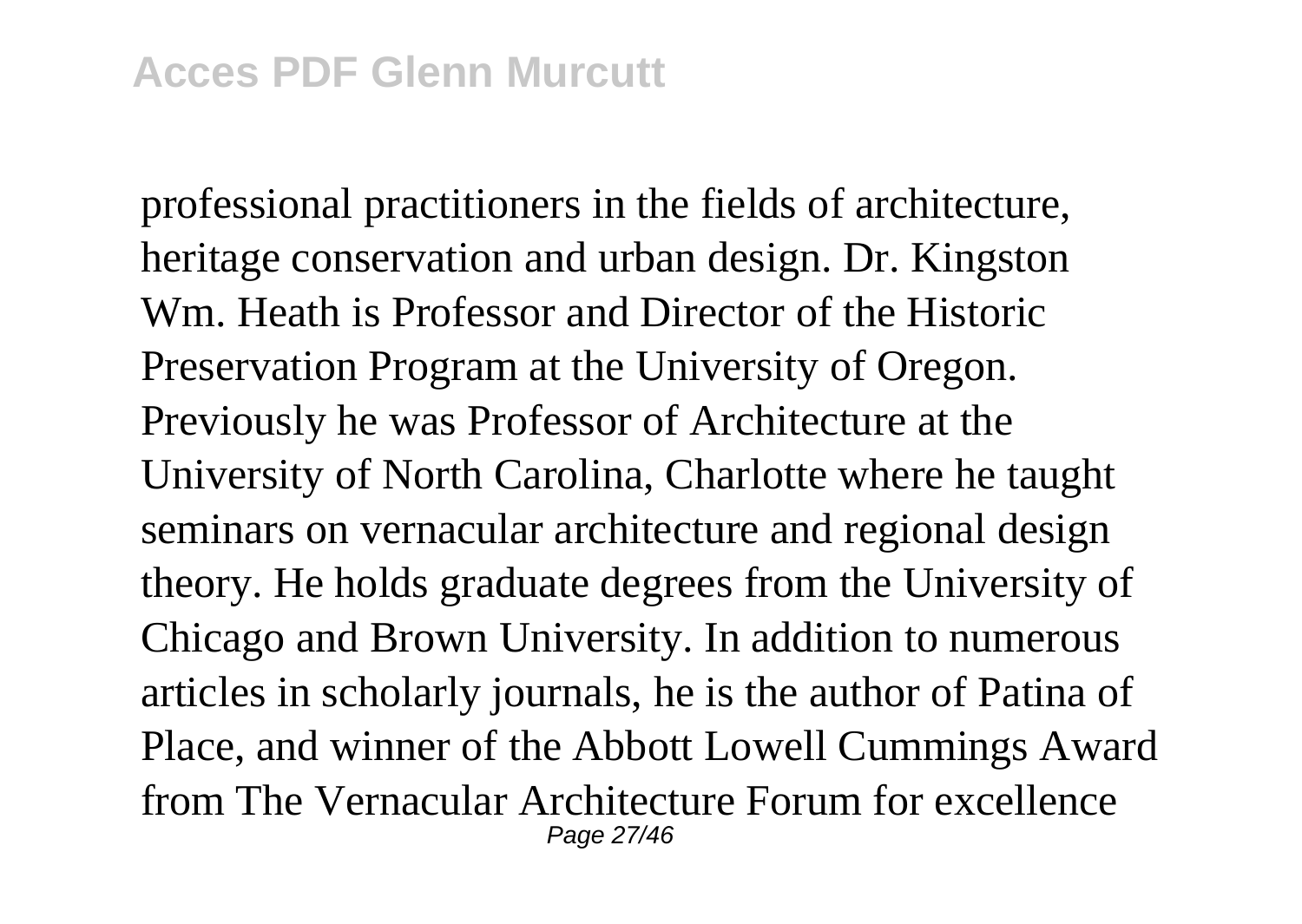in a scholarly work. He has earned an international reputation in the field of vernacular architecture and has directed field schools in Italy and Croatia.

Architectural Analysis Using Space Syntax and Isovists Reyes Ríos + Larraín

Works and Projects

Station for Researchers on TvärminneIsland

University of Washington Master Studios and Lectures Superlight

*The Roman architect and engineer Vitruvius declared firmitas, utilitas, and venustasfirmness, commodity, and delight- to be*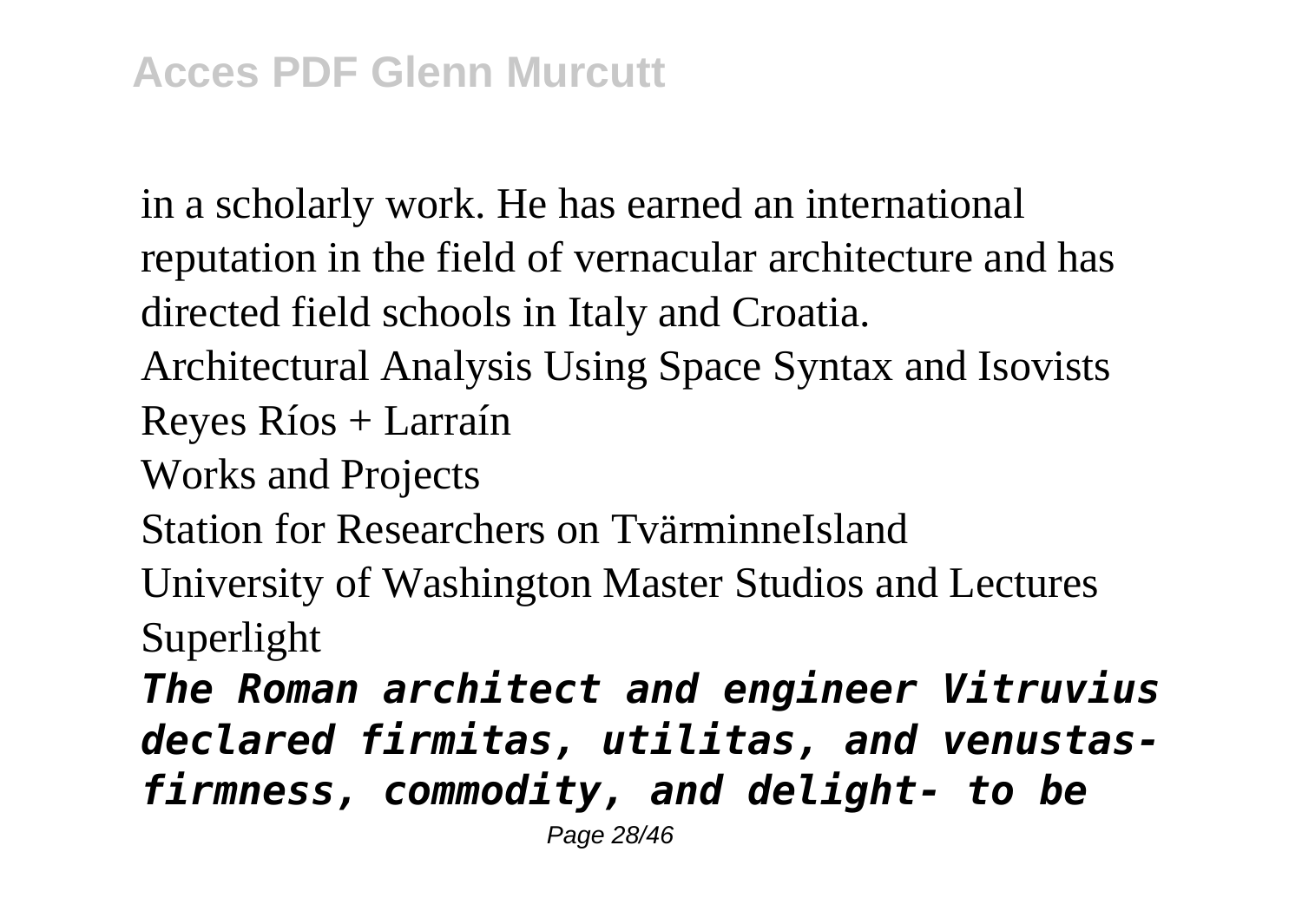*the three essential attributes of architecture. These qualities are brilliantly explored in this book, which uniquely comprises both a detailed survey of Western architecture, including Pre-Columbian America, and an introduction to architecture from the Middle East, India, Russia, China, and Japan. The text encourages readers to examine closely the pragmatic, innovative, and aesthetic attributes of buildings, and to imagine how these would have been praised or criticized by contemporary observers.* Page 29/46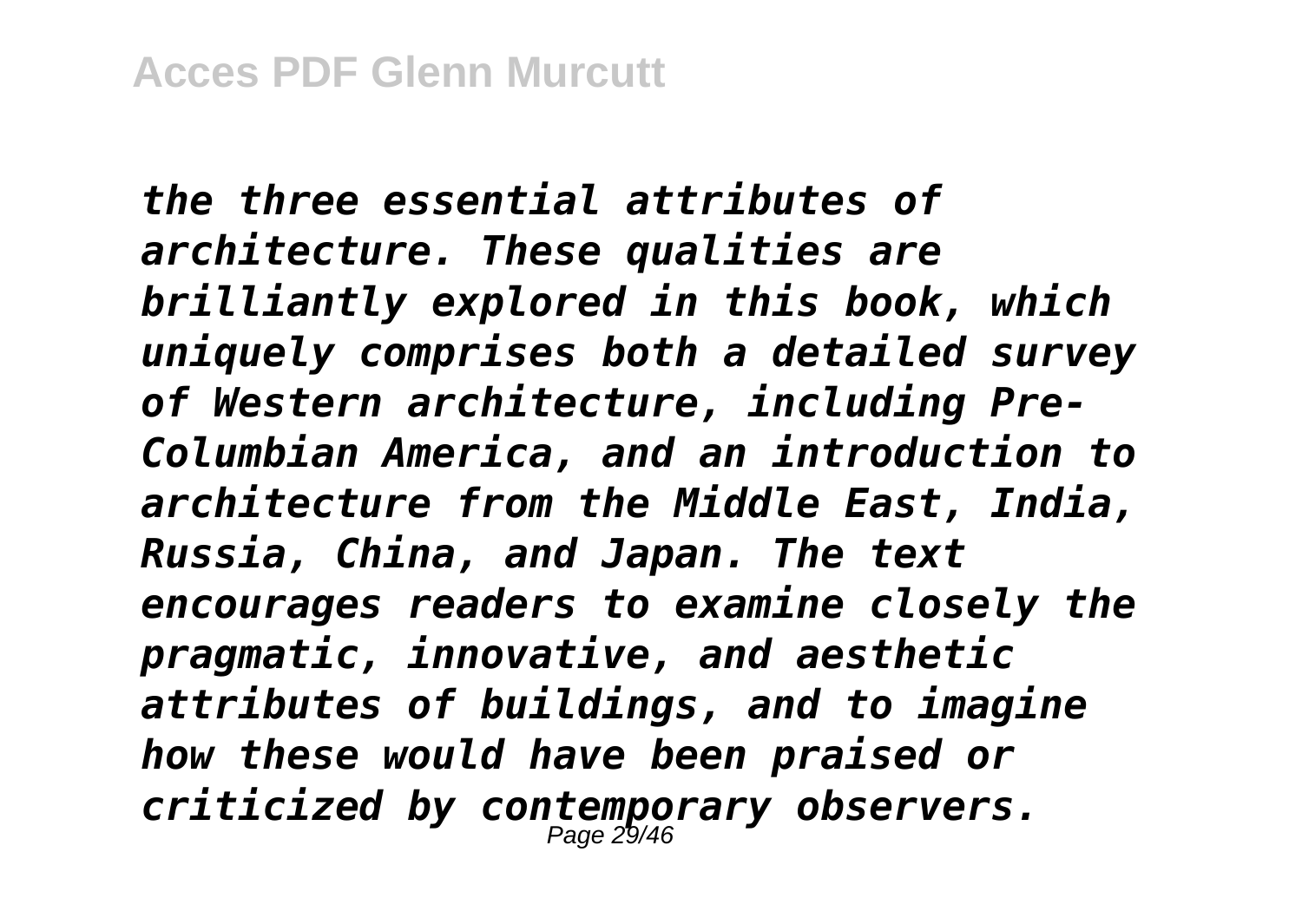*Artistic, economic, environmental, political, social, and technological contexts are discussed so as to determine the extent to which buildings met the needs of clients, society at large, and future generations.*

*This documentary explores the life and work of Australia's most internationally recognised Architect. The 2002 Pritzker prize winner literally put Australian architecture on the world map. The Prizker jury described him as a modernist, a naturalist, an environmentalist, an* Page 30/46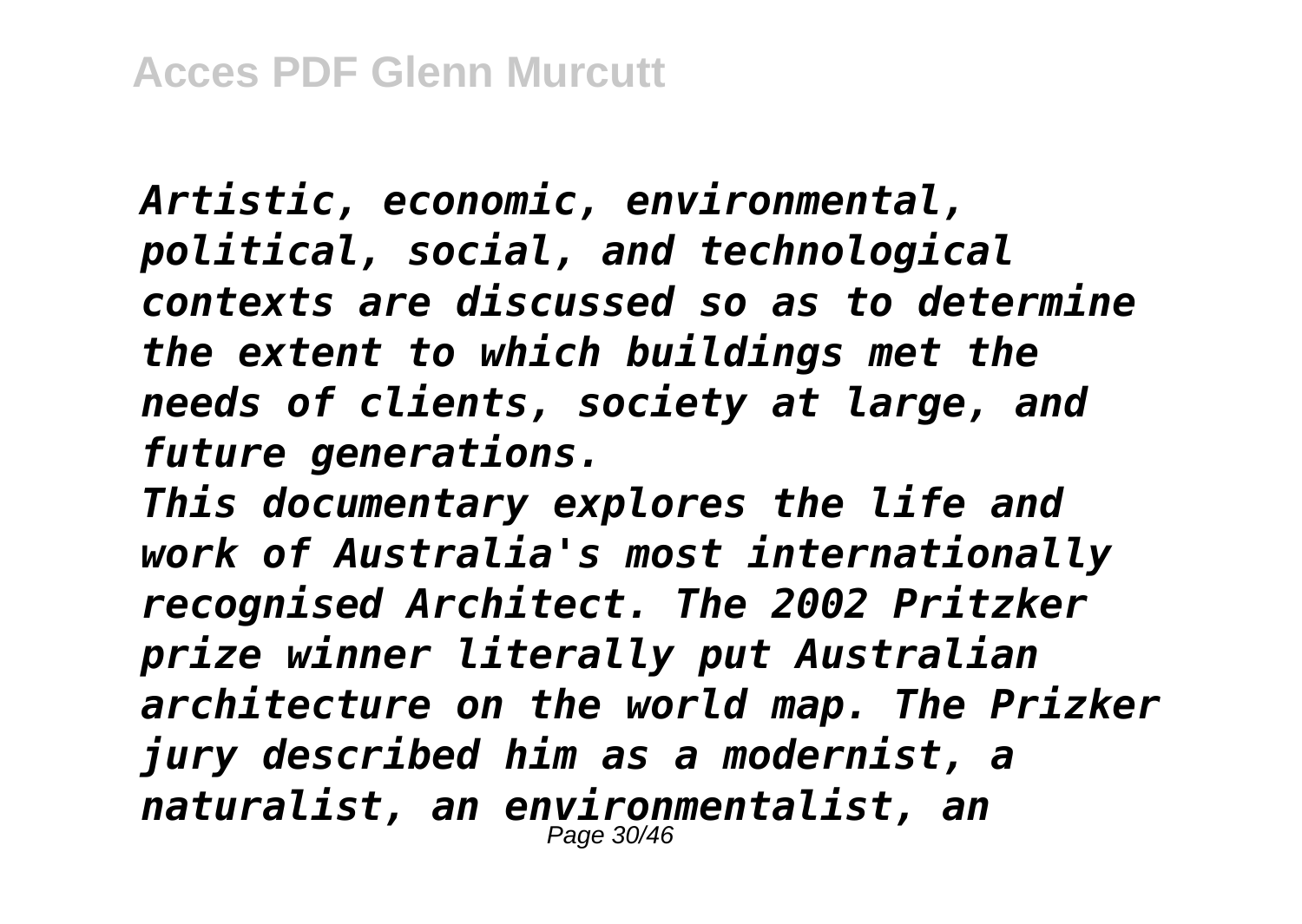*economist, a humanist and ecologist. His extraordinary reputation rests on the beauty and integrity of his work. Yet he is an enigma. By choice he has never built outside his own country. He has no staff, and prefers to use pen or pencil and paper to produce his designs rather than a computer. Glenn Murcutt allowed filmmaker Catherine Hunter to follow him for nearly a decade as he undertook a rare public commission, a new mosque for an Islamic community in Melbourne. It is a strikingly contemporary building without minarets or* Page 31/46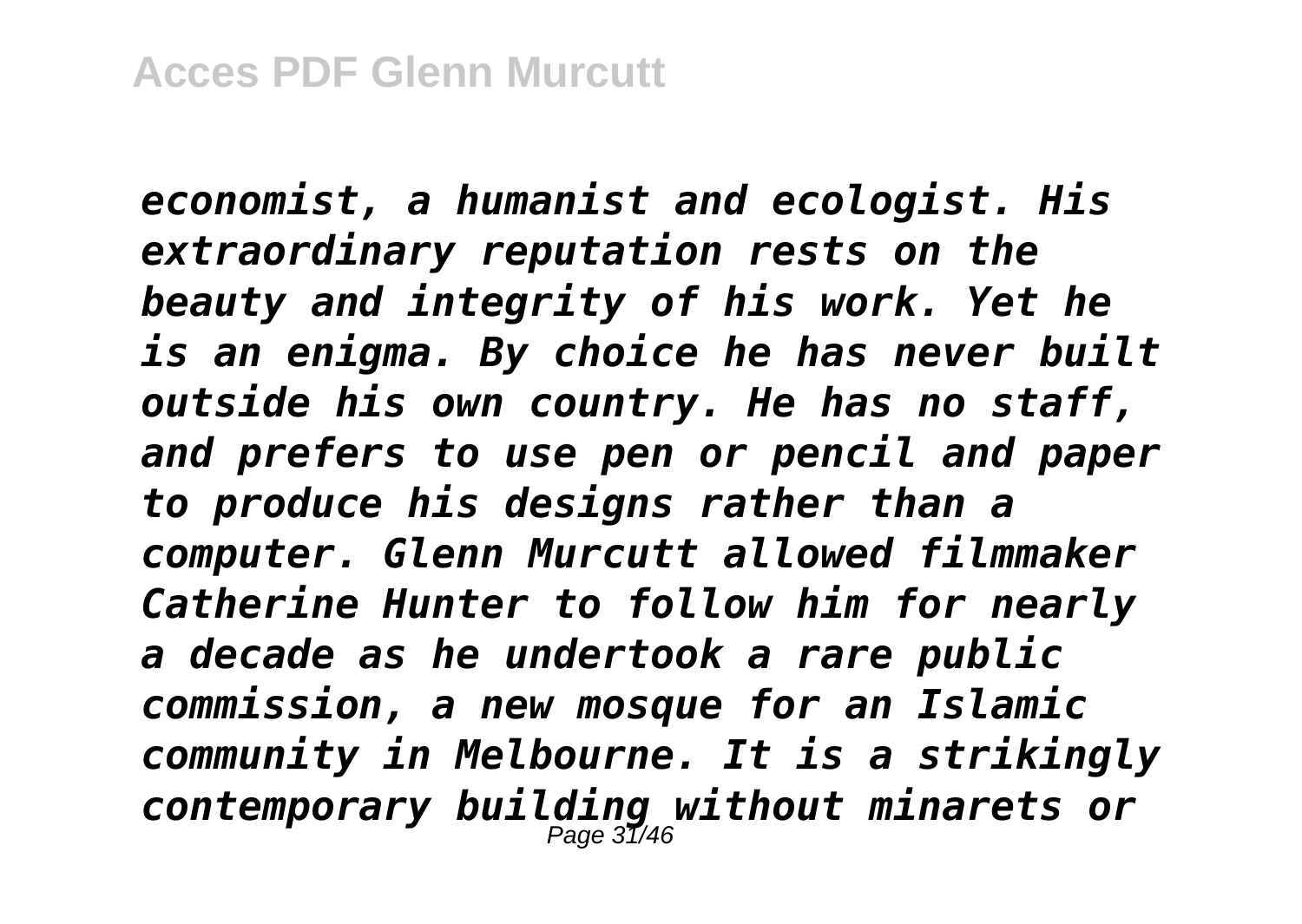*domes, designed to be physically and psychologically inclusive. Hunter documents the growing acceptance of the design, weaving into the narrative the stories behind his most famous houses, interviews with those involved, as well as an intimate portrait of his life and a personal tragedy that almost brought his career to a premature end. It's been our distinct pleasure over the past few years to publish monographs on a select group of young architects and firms whose work represents the best of* Page 32/46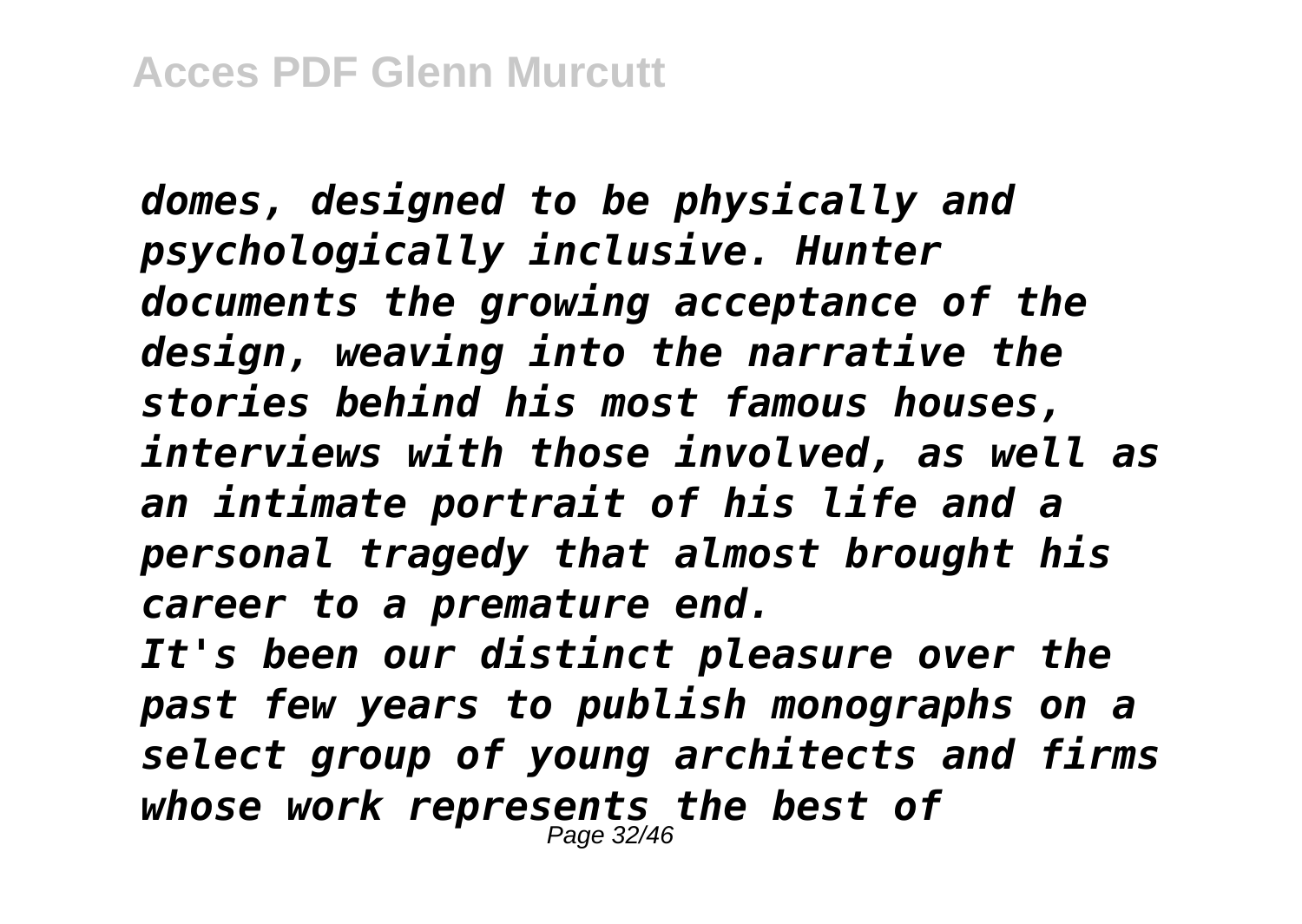*contemporary design thinking while retaining a distinctive regional sensibility. The Nova-Scotian architect Brian MacKay-Lyons fits neatly into this distinguished list, which includes Marlon Blackwell in the Ozarks, Rick Joy in the Southwest, andMiller/Hull in the Northwest. Those familiar with Nova Scotia understand the austere beauty of this Canadian landscape, with its wide open skies and rugged terrain pushing up against the Atlantic. MacKay-Lyons's work responds to this unique topography and to* Page 33/46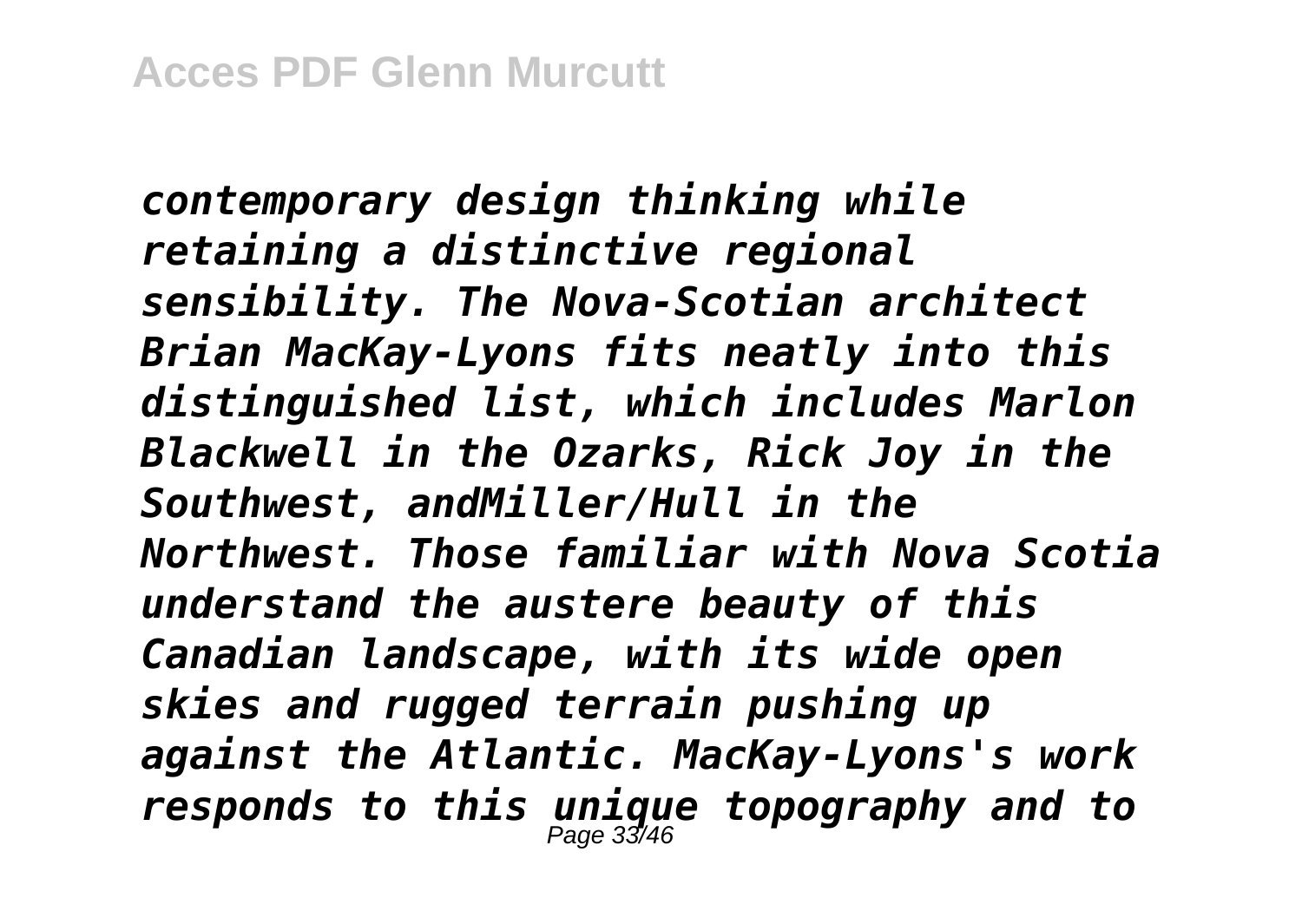*the vernacular building traditions that define its communities. His houses, commercial buildings, and public projects combine regional forms with local materials, technologies, and building practices to create works that are linked to their environments right down to their DNA.Peaked gables, shed roofs, and sliding doors are inspired by local barn types; corrugated metal cladding comes from the buildings used by the areas fishing industry; structural wooden frames are based on local ship-building traditions.* Page 34/46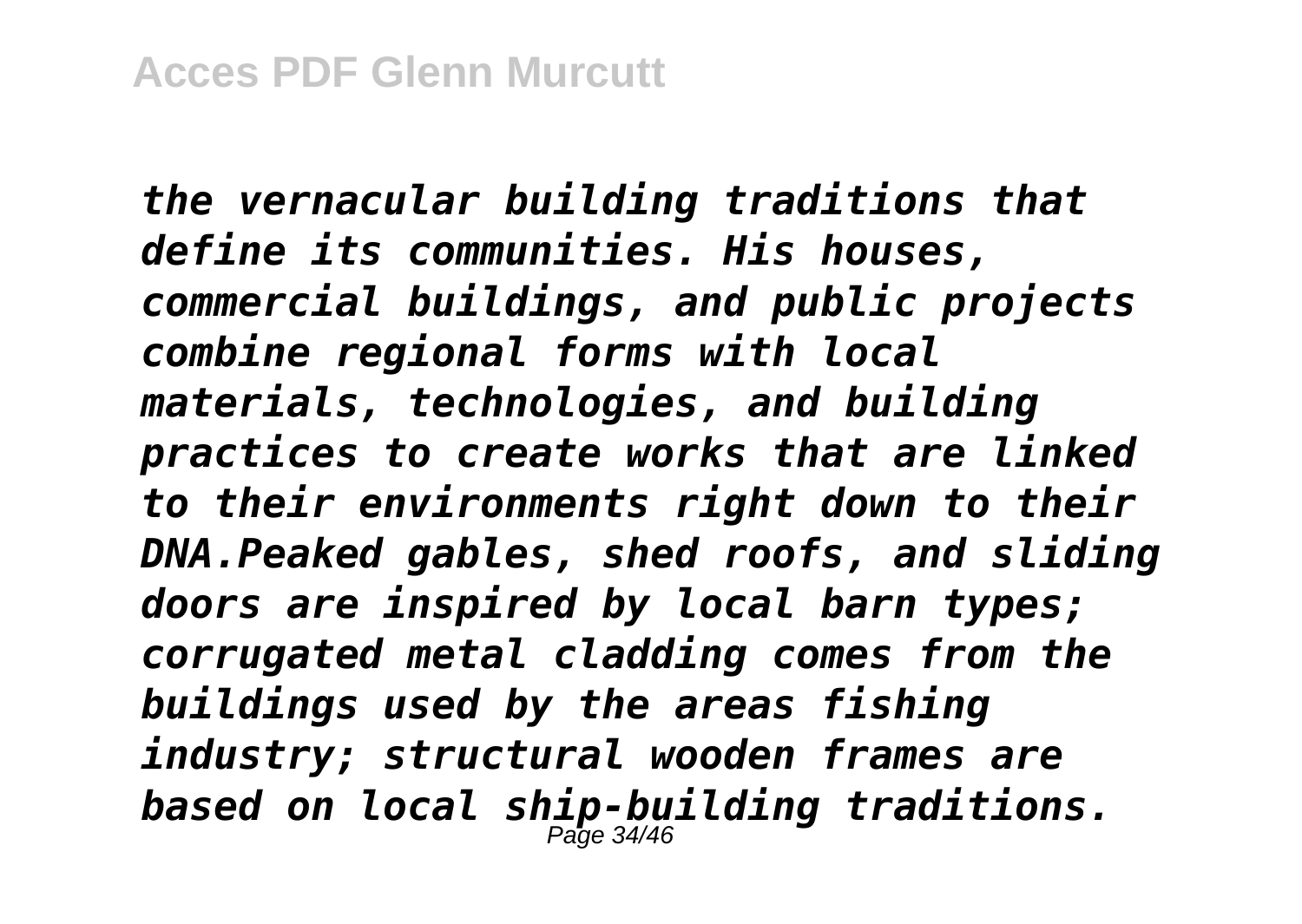*These elements communicate a sense of place that is sophisticated, accessible, and free of sentimentality. Novelist and historian Malcolm Quantrill weaves together an intimate portrait of MacKay-Lyons and his work, elucidating the "peculiar regionality" of his subject's architecture. A New Voices monograph published with The Graham Foundation. The beach houses featured in this book are as diverse as the architects and the climates around both of these countries. Beach Houses of Australia and New Zealand* Page 35/46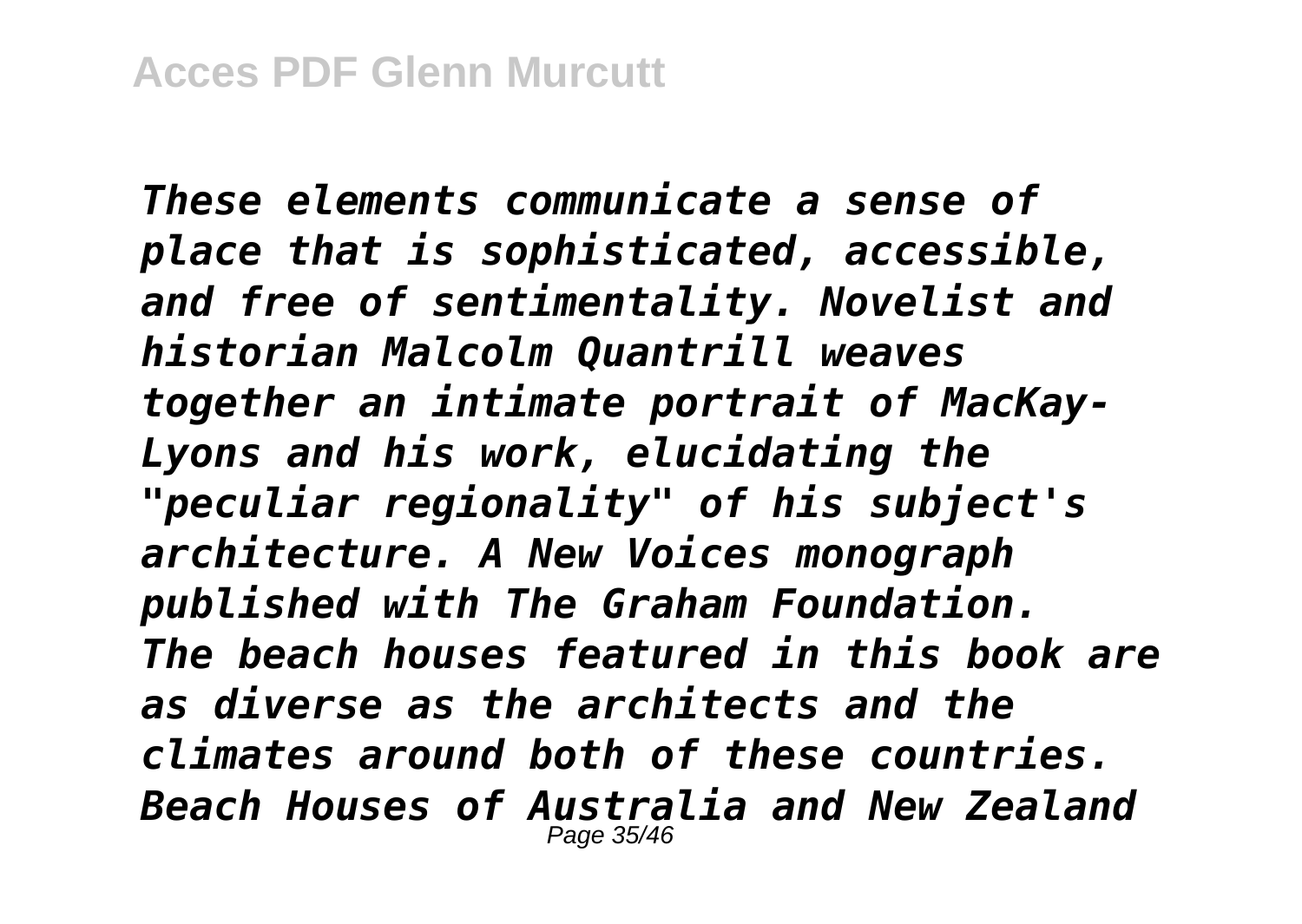*Glenn Murcutt Studio Glenn Murcutt, Pioneer of an Australian Architectural Form Key Houses of the Twentieth Century Earth Architecture The Architecture of Brian MacKay-Lyons "Glenn Murcutt's singular status in contemporary architecture is well deserved. Respected and admired for his innovative designs, Murcutt is the first Australian architect whose work has attracted international attention. His work, intimately*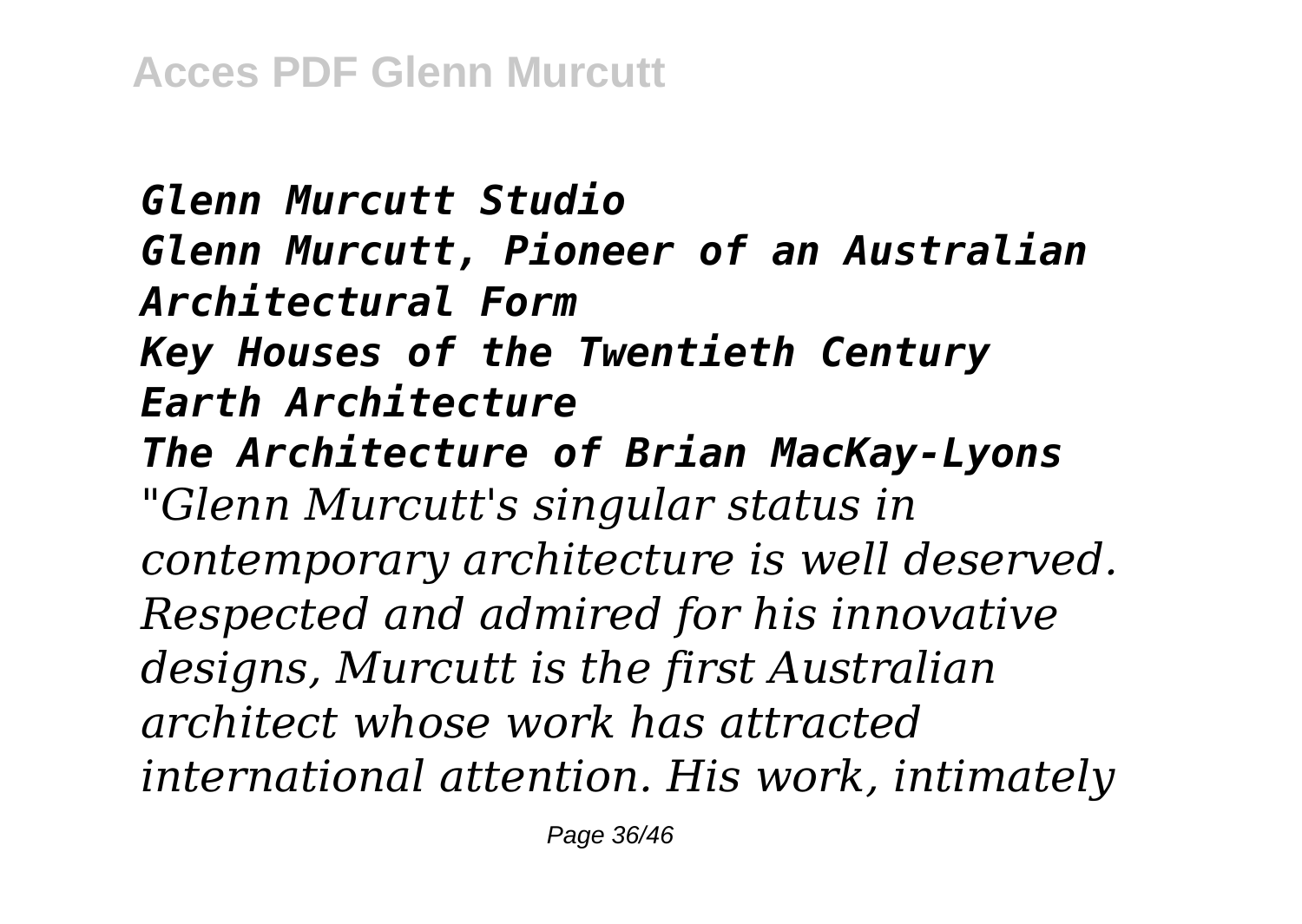*linked to its landscape and to the Australian vernacular, is clearly in the modern tradition and strongly responsive to current environmental concerns." "This book documents this impassioned architect's body of work, and offers a critical look at the background and influences that helped shape his architectural philosophy and independent style."--BOOK JACKET.Title Summary field provided by Blackwell North America, Inc. All Rights Reserved When Henry Palmer of the London Dock*

Page 37/46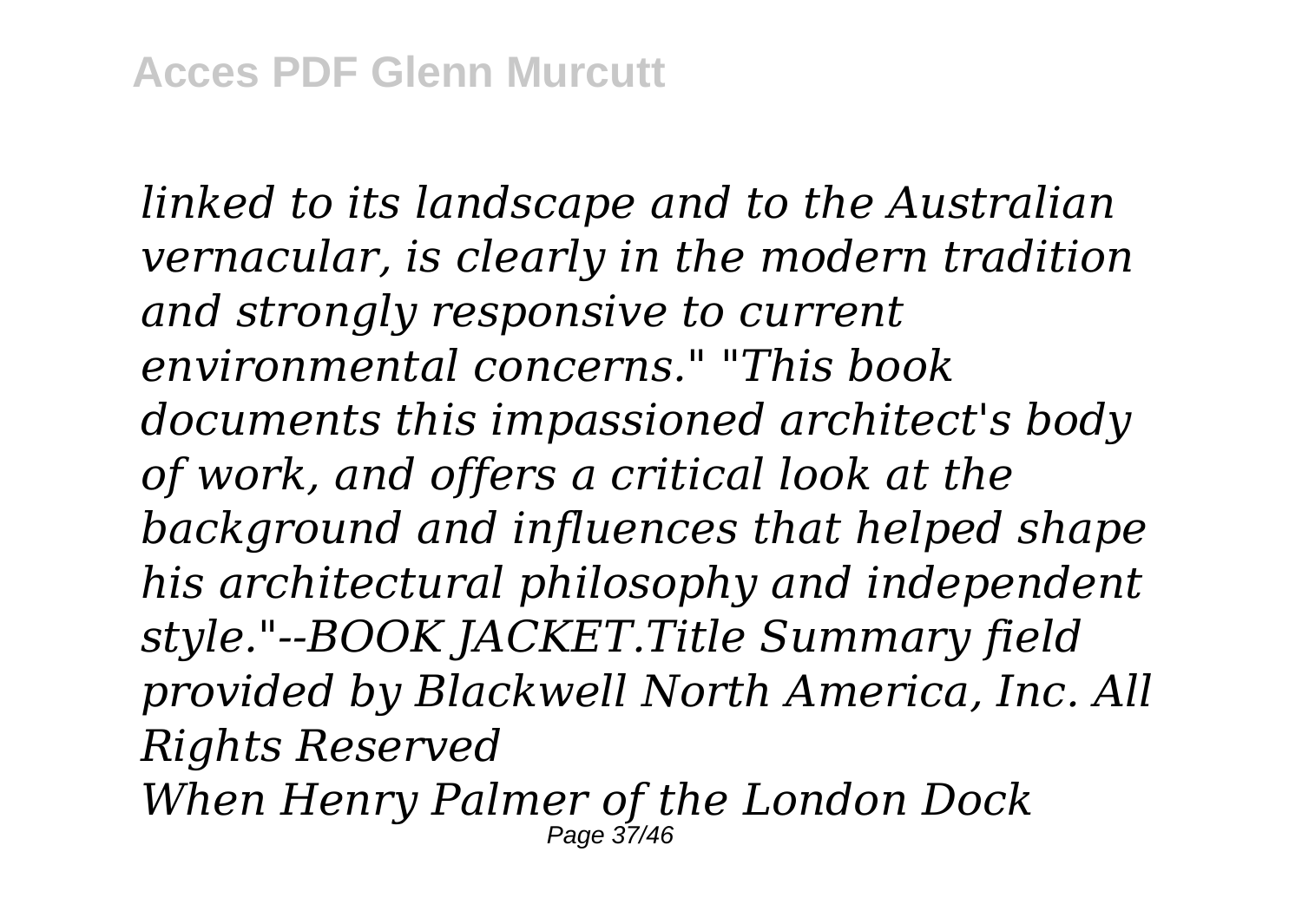*Company was granted the first patent for indented or corrugated metallic sheets in 1829, he little realized what he was starting. Featuring over 100 of the most significant and influential houses of the twentieth century, For each of the houses included there are numerous, accurate scale plans showing each floor, together with elevations, sections and site plans where appropriate. All of these have been specially drawn for this book and are based on the most up-to-date information and sources.* Page 38/46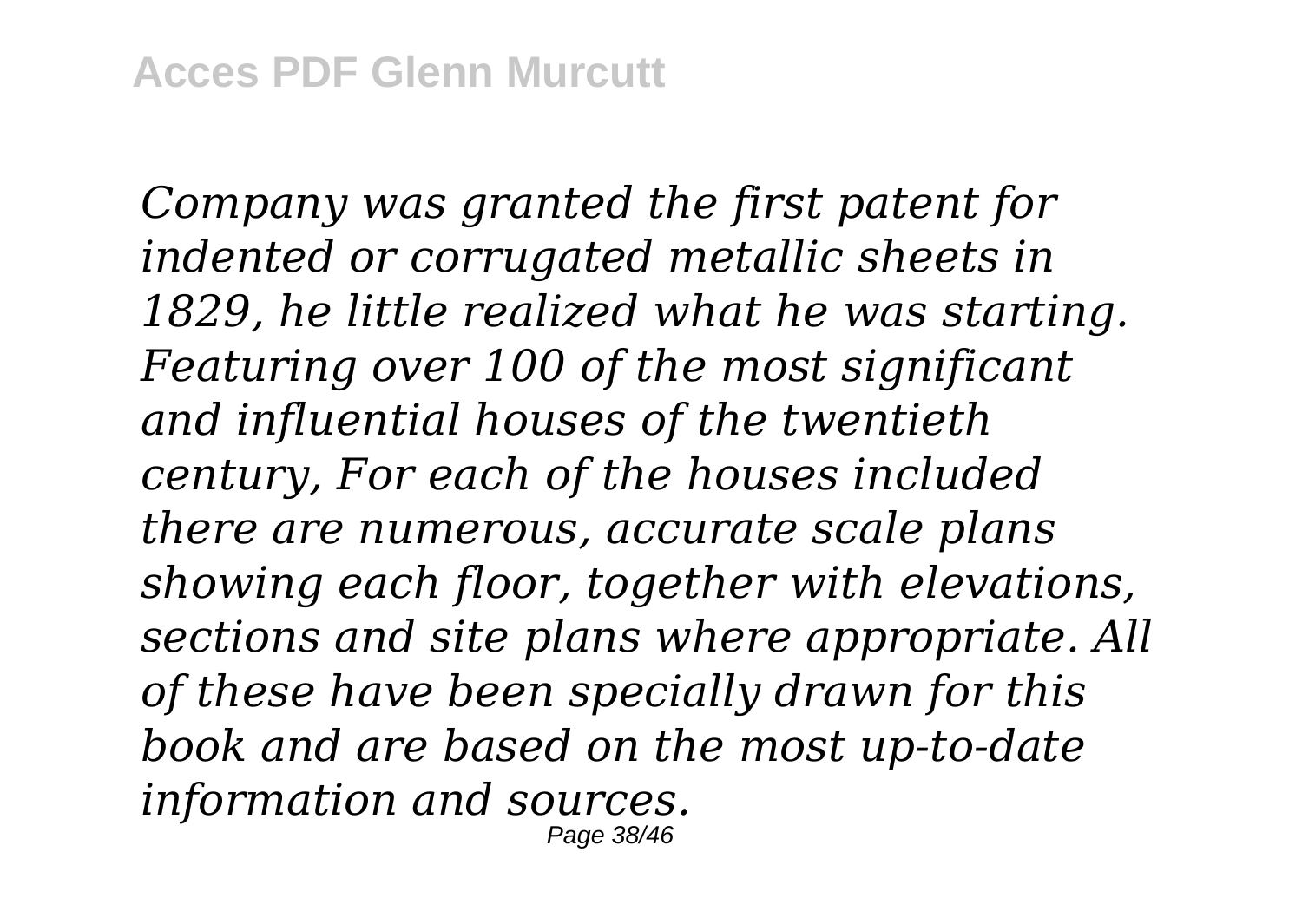*In our current global networked culture that puts so much emphasis on the virtual and the visual, the mind and the body have become detached and ultimately disconnected. Though physical appearance is idolised for its sexual appeal and its social identity, the role of the body in developing a full understanding of the physical world and the human condition has become neglected. The potential of the human body as a knowing entity – with all our senses as well as our entire bodily functions being structured to* Page 39/46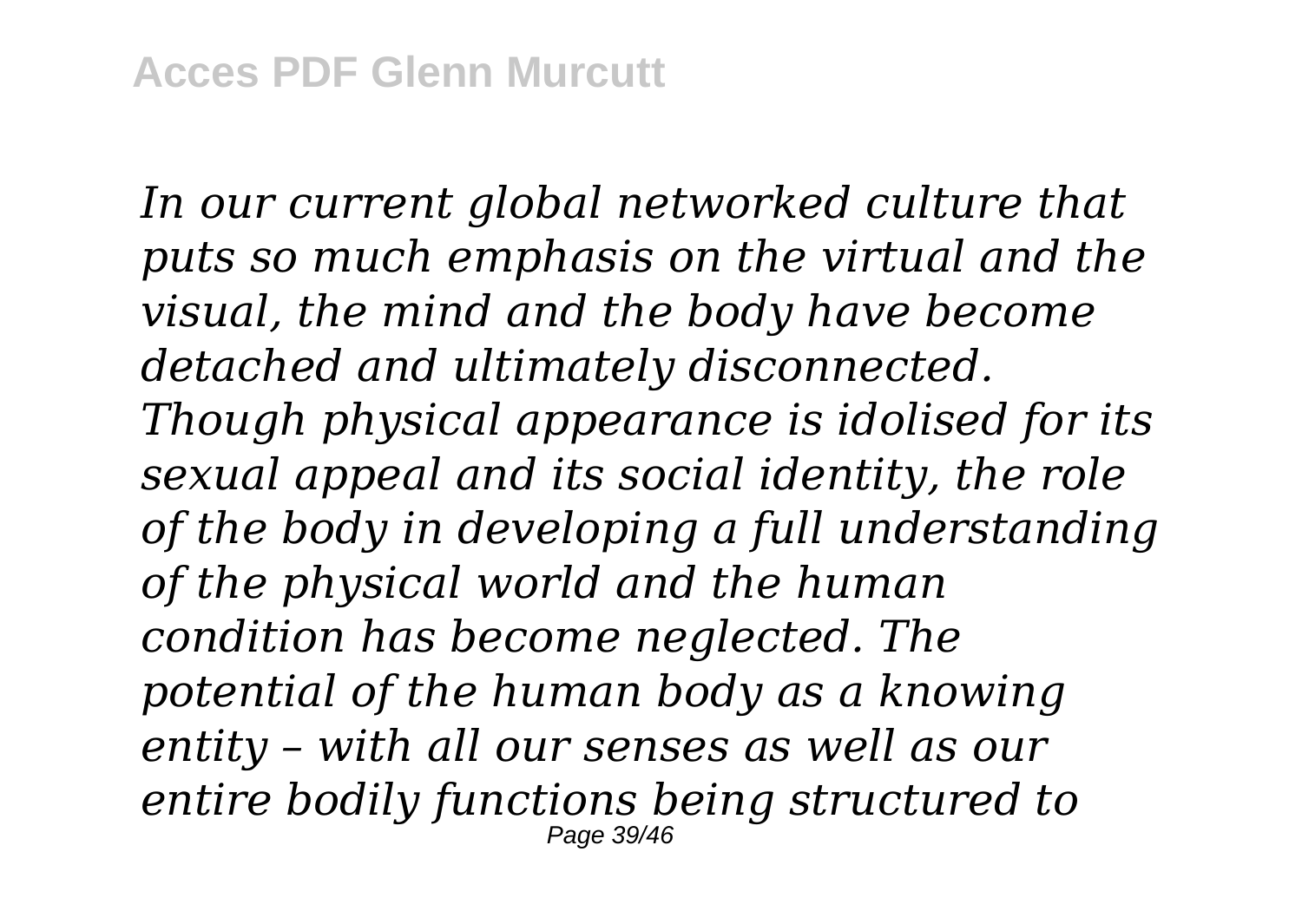*produce and maintain silent knowledge together – fails to be recognised. It is only through the unity of mind and body that craftsmanship and artistic work can be fully realised. Even those endeavours that are generally regarded as solely intellectual, such as writing and thinking, depend on this union of mental and manual skills. In The Thinking Hand, Juhani Pallasmaa reveals the miraculous potential of the human hand. He shows how the pencil in the hand of the artist or architect becomes the bridge between the* Page 40/46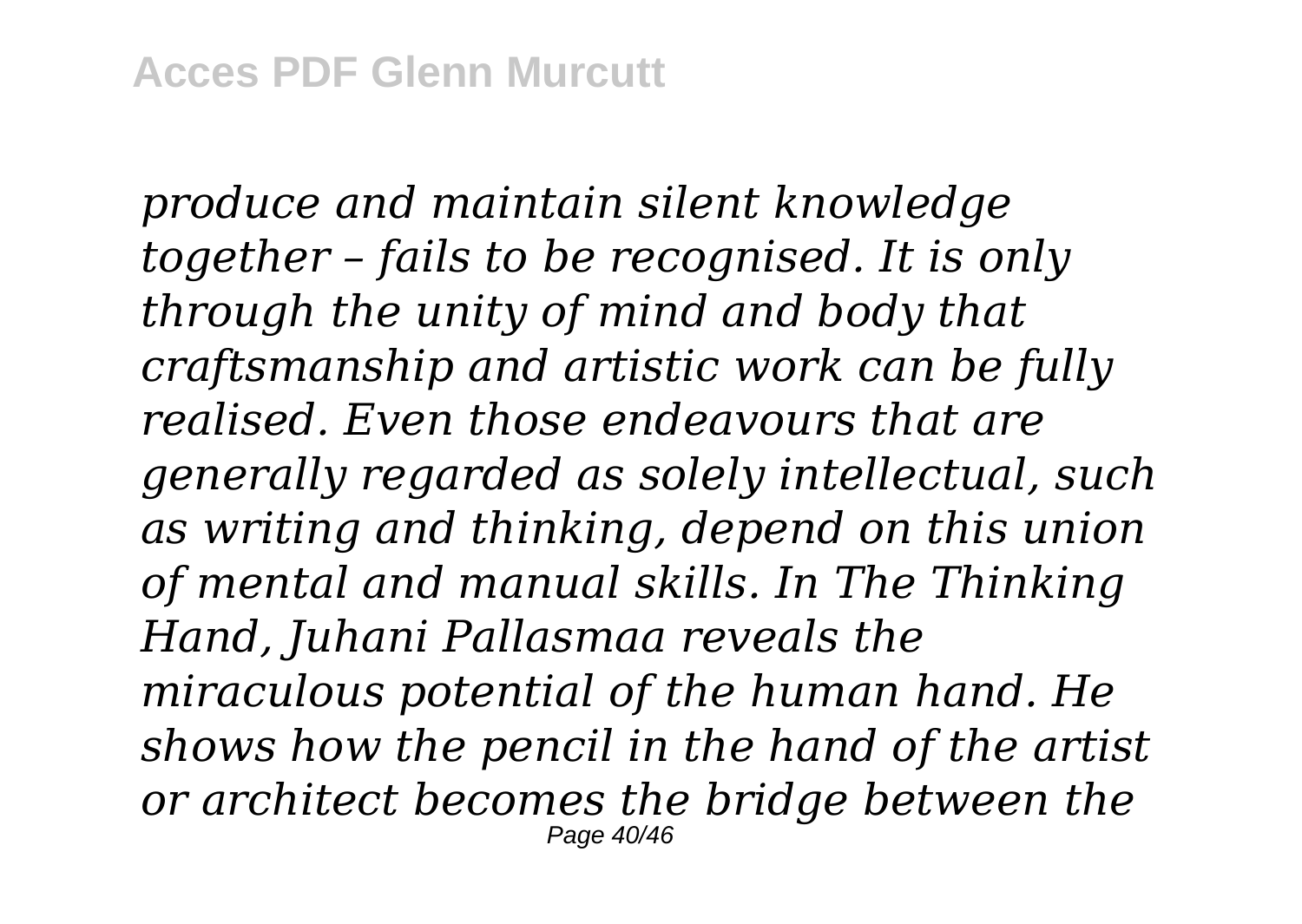*imagining mind and the emerging image. The book surveys the multiple essences of the hand, its biological evolution and its role in the shaping of culture, highlighting how the hand–tool union and eye–hand–mind fusion are essential for dexterity and how ultimately the body and the senses play a crucial role in memory and creative work. Pallasmaa here continues the exploration begun in his classic work The Eyes of the Skin by further investigating the interplay of emotion and imagination, intelligence and making, theory* Page 41/46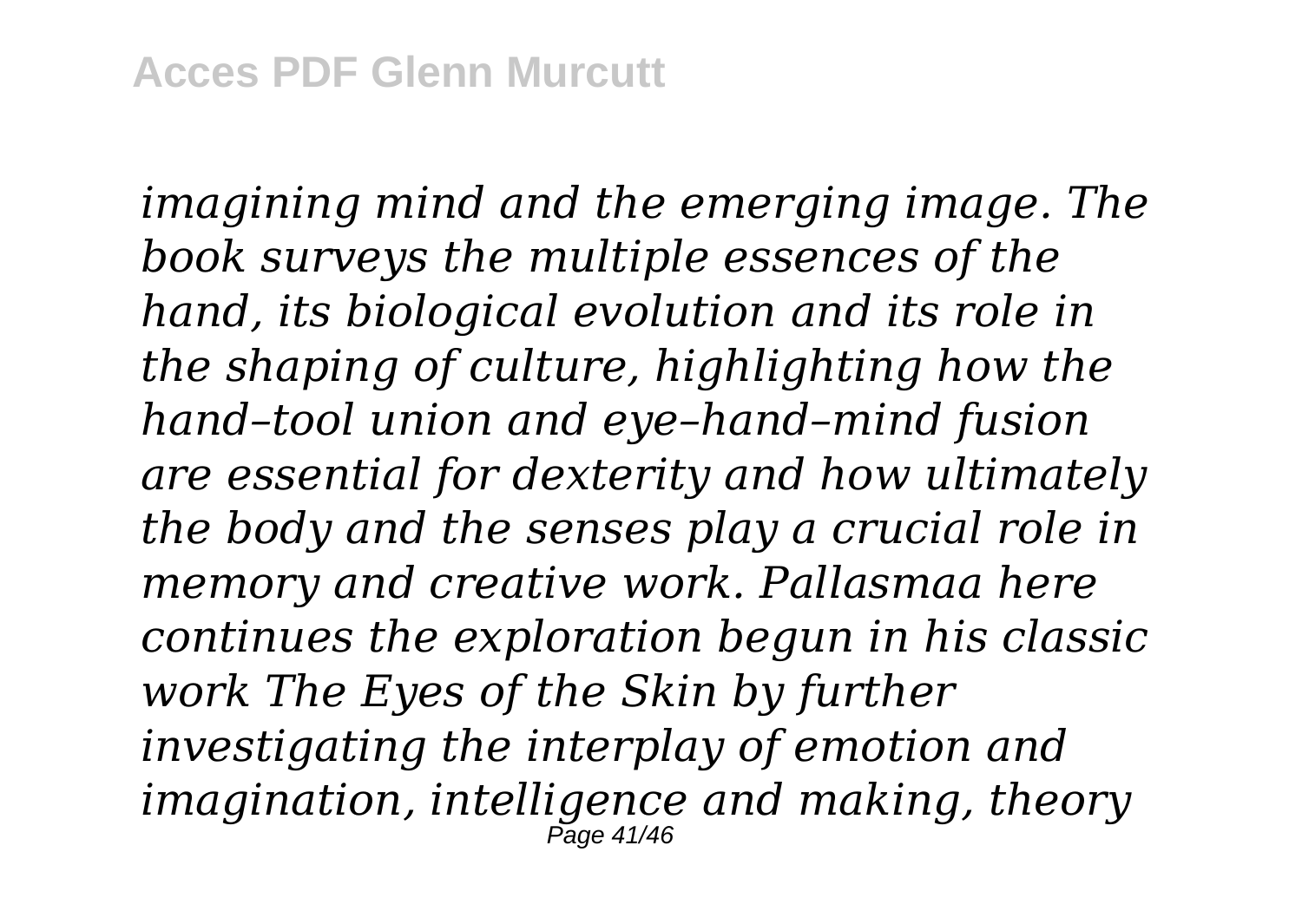*and life, once again redefining the task of art and architecture through well-grounded human truths. Integrated Buildings Under the Edge Three Decades of Domestic Architecture Glenn Murcutt in His Own Words The Drawings of Glenn Murcutt*

Peter Stutchbury's award-winning architecture continues to stimulate a new and increasing awareness of the potential for designing with

Page 42/46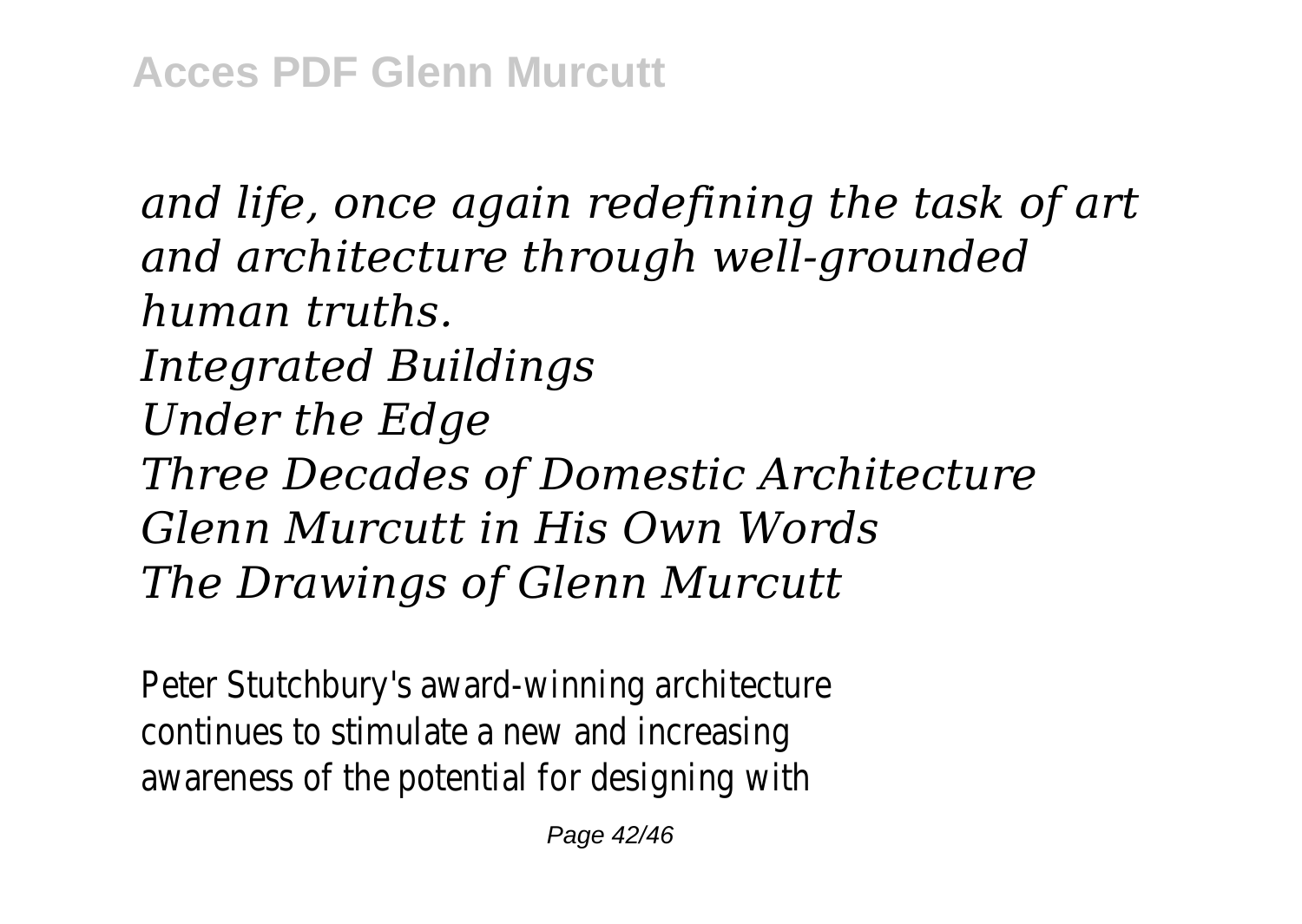the Australian landscape and its environment. His architecture has attracted international acclaim through his success in the 2008 International Living Steel Competition for extreme climate housing in Cherepovets, Russia, and his 'Wall House' in Japan for renowned fashion designer Issey Miyake. Stutchbury carries forward the mantle of great Australian 'masters' from whom he has learned, including Glenn Murcutt and Richard Leplastrier. This elegant book will bring his work to a greater audience. It includes critical essays on his work by his friends Richard Leplastrier and Professor Brit Page 43/46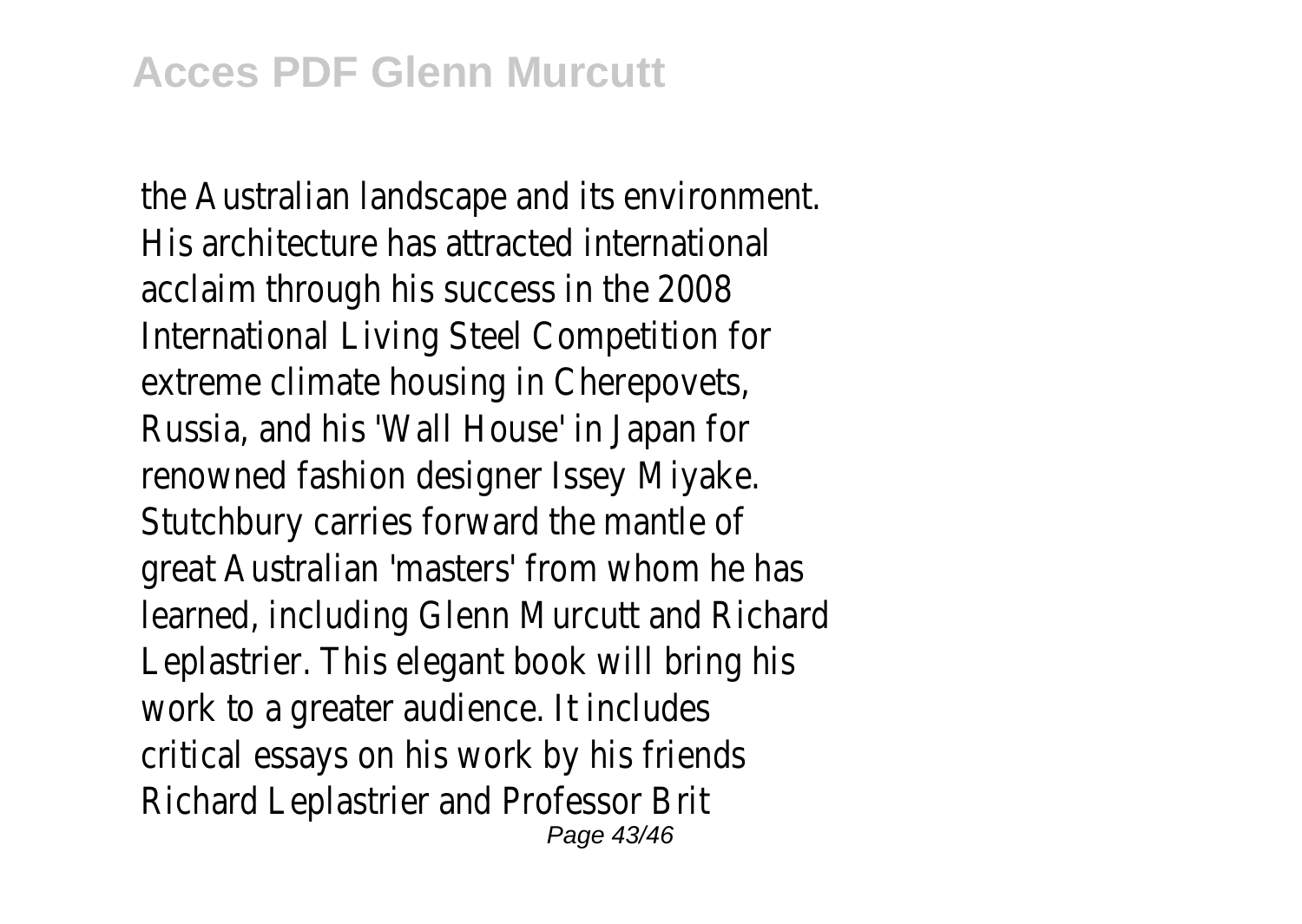Andresen, and by Ingerid Helsing Almaas, Editor of Arkitektur N, the Norwegian Architectural Review. Stutchbury, in his own words and pictures, explains the underpinnings of his philosophy and practice. A collection of 'Projects in Brief' covers seminal works of his early practice. Fourteen major recent 'Projects in Detail' are presented with explanatory texts, sketches, plans and new photography, including his 'Invisible House' in the Blue Mountains, which won 2014 House of the Year. The book finishes with an illustrated chronology of all his works and a section on his working Page 44/46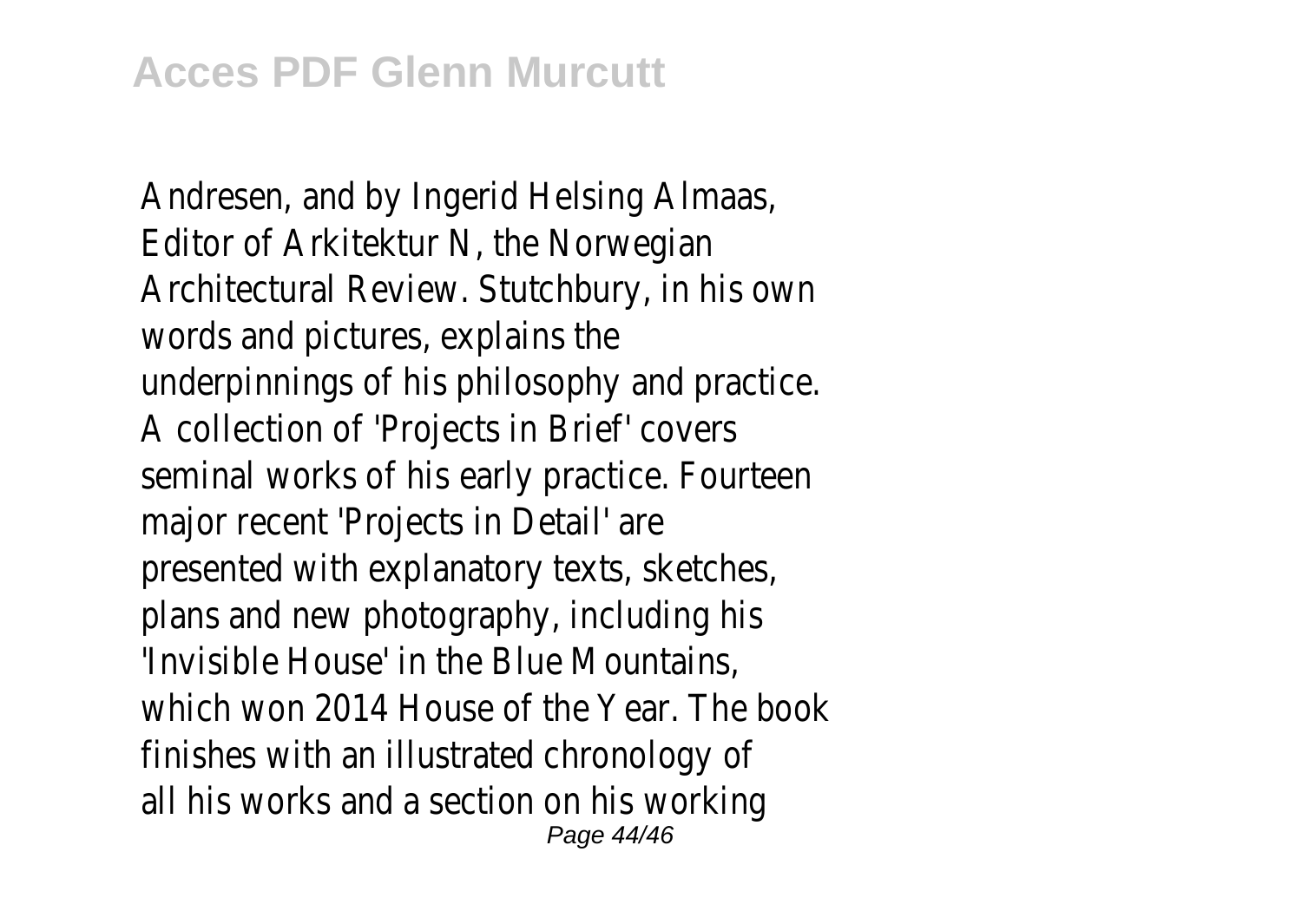studio.

First published by the Law Book Company in 1985, this book chronicles the life and work of Glen Murcutt, a renowned Australian architect who contributed to the development of a distinctive Australian style. His veranda-house combined a lyrical sense of landscape with a practical design based on climatic considerations. The author has written several other books on local and international architecture.

Murcutt's houses combine the minimalist Meisian pavilion with the primitive hut to produce a striking and peculiary Australian Page 45/46